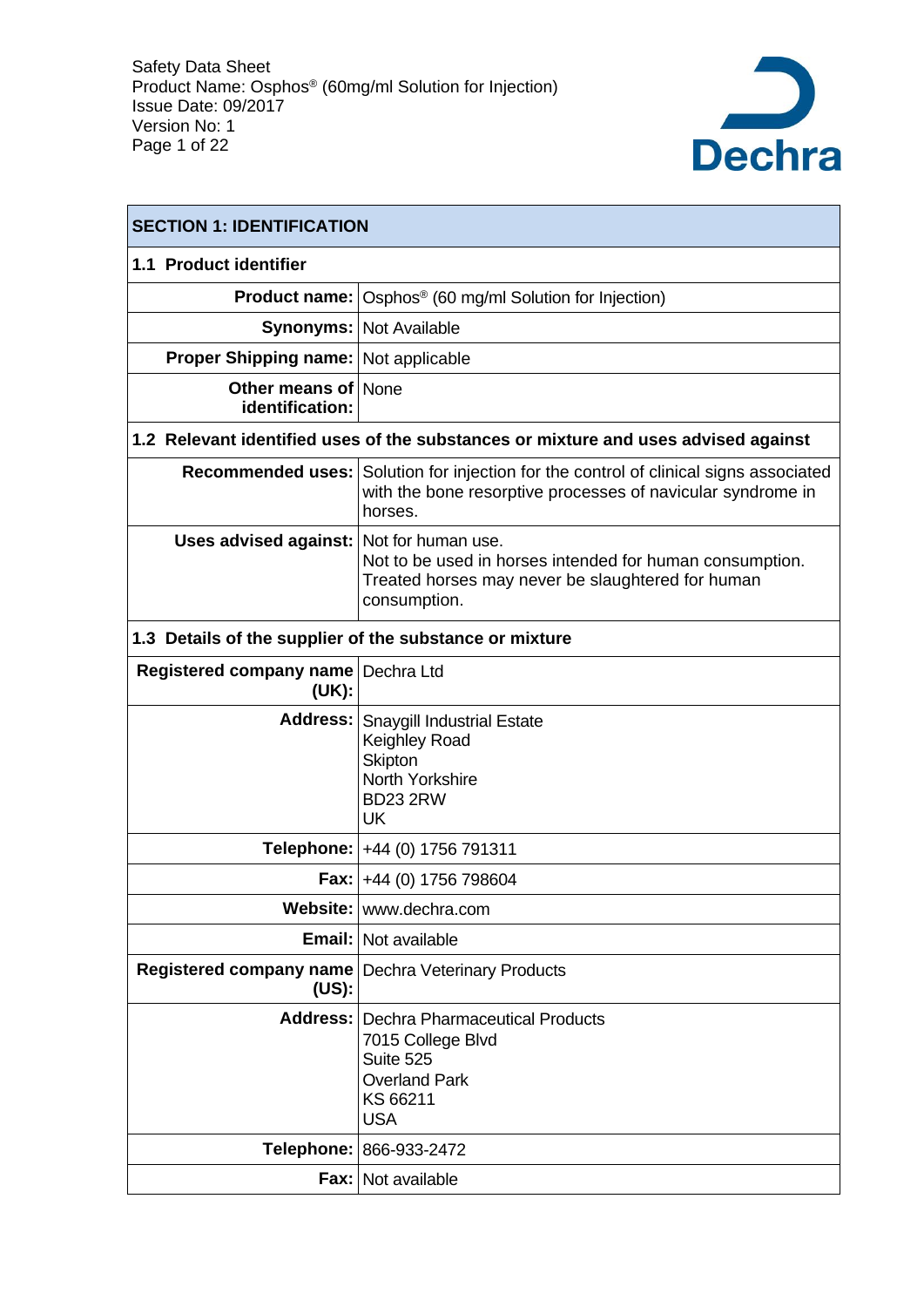

|                                                                                                                                                                       | Website: www.dechra.com                                                                                                                                    |  |  |  |  |
|-----------------------------------------------------------------------------------------------------------------------------------------------------------------------|------------------------------------------------------------------------------------------------------------------------------------------------------------|--|--|--|--|
|                                                                                                                                                                       | Email:   Not available                                                                                                                                     |  |  |  |  |
| 1.4 Emergency Telephone Numbers                                                                                                                                       |                                                                                                                                                            |  |  |  |  |
| Dechra (US): 866-933-2472                                                                                                                                             |                                                                                                                                                            |  |  |  |  |
|                                                                                                                                                                       |                                                                                                                                                            |  |  |  |  |
| <b>SECTION 2: HAZARDS IDENTIFICATION</b>                                                                                                                              |                                                                                                                                                            |  |  |  |  |
| 2.1 Classification of the substance or mixture                                                                                                                        | Considered a hazardous mixture according to Reg. (EC) No 1272/2008 and their amendments.<br>Not classified as Dangerous Goods for transport purposes (EU). |  |  |  |  |
| Considered a Hazardous Substance by the 2012 OSHA Hazard Communication Standard (29<br>CFR 1910.1200). Not classified as Dangerous Goods for transport purposes (US). |                                                                                                                                                            |  |  |  |  |
| <b>DSD Classification (EU):</b>                                                                                                                                       | In case of mixtures, classification has been prepared by<br>following DPD (Directive 1999/45/EC) and CLP Regulation<br>(EC) No 1272/2008 regulations       |  |  |  |  |
|                                                                                                                                                                       | <b>DPD Classification (EU)<sup>1</sup>:</b> $ R63(3) $ : Possible risk of harm to the unborn child                                                         |  |  |  |  |
| Legend:                                                                                                                                                               | 1. Classified by Chemwatch                                                                                                                                 |  |  |  |  |
| <b>Classification according to</b><br>regulation (EC) No<br>1272/2008 [CLP] (EU) <sup>1</sup> :                                                                       | H361: Reproductive Toxicity Category 2                                                                                                                     |  |  |  |  |
| Legend:                                                                                                                                                               | Classified by Chemwatch<br>1.                                                                                                                              |  |  |  |  |
|                                                                                                                                                                       | <b>Classification (US):</b> Eye Irritation Category 2B, Reproductive Toxicity Category 2                                                                   |  |  |  |  |
| 2.2 Label Elements                                                                                                                                                    |                                                                                                                                                            |  |  |  |  |
| <b>GHS Label Elements:</b>                                                                                                                                            |                                                                                                                                                            |  |  |  |  |
| Signal Word: WARNING                                                                                                                                                  |                                                                                                                                                            |  |  |  |  |
| Hazard statement(s):                                                                                                                                                  |                                                                                                                                                            |  |  |  |  |
|                                                                                                                                                                       | H303 May be harmful if swallowed.                                                                                                                          |  |  |  |  |
|                                                                                                                                                                       | H320 Causes eye irritation.                                                                                                                                |  |  |  |  |
| H361                                                                                                                                                                  | Suspected of damaging fertility or the unborn child.                                                                                                       |  |  |  |  |
| <b>Precautionary Statement(s) Prevention:</b>                                                                                                                         |                                                                                                                                                            |  |  |  |  |
| <b>P201</b>                                                                                                                                                           | Obtain special instructions before use.                                                                                                                    |  |  |  |  |
| P264                                                                                                                                                                  | Wash all exposed external body areas thoroughly after<br>handling.                                                                                         |  |  |  |  |
| <b>P281</b>                                                                                                                                                           | Use personal protective equipment as required.                                                                                                             |  |  |  |  |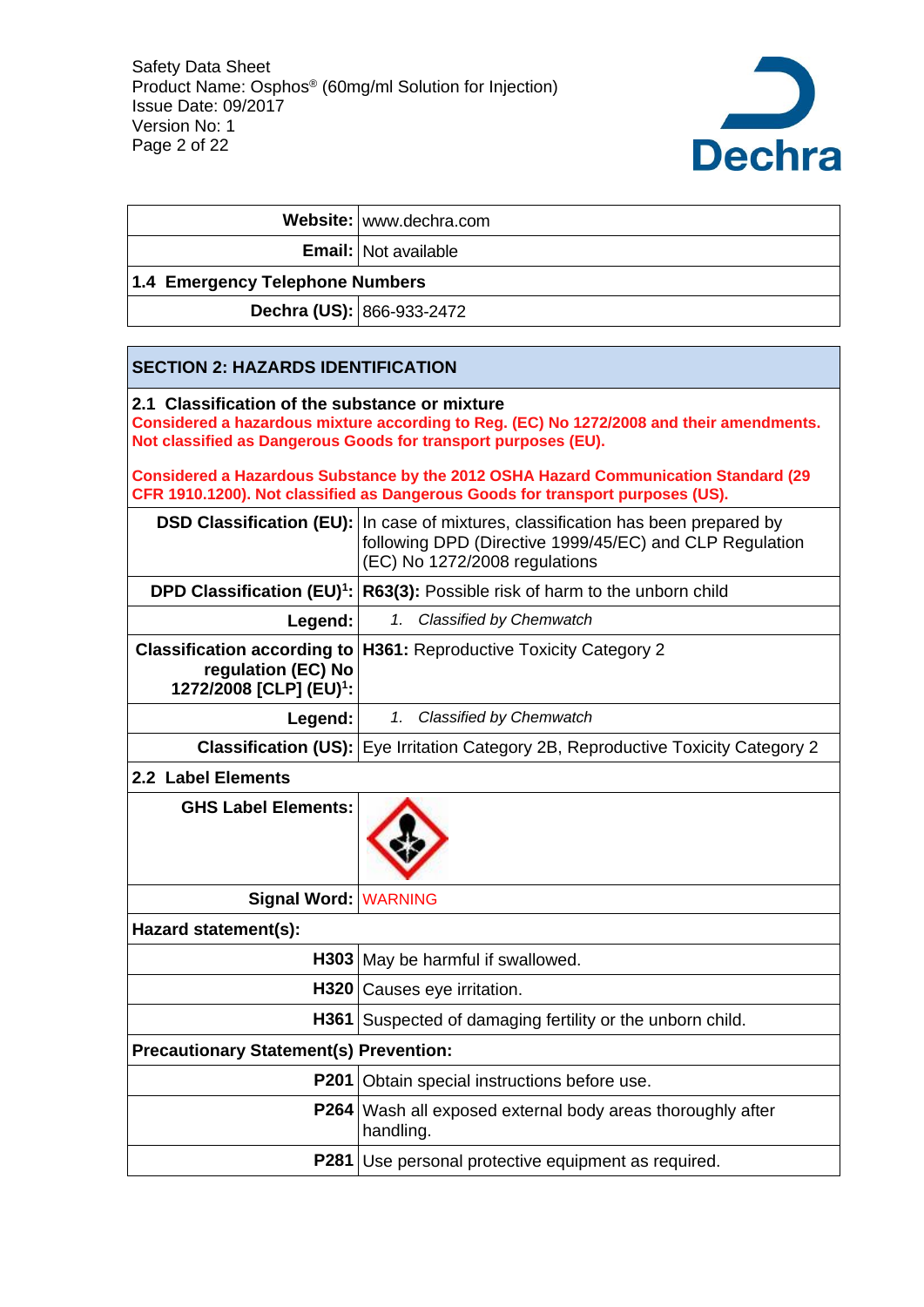

| <b>Precautionary Statement(s) Response:</b>                                                                                                                      |                                                                                                                                                                  |  |  |  |  |
|------------------------------------------------------------------------------------------------------------------------------------------------------------------|------------------------------------------------------------------------------------------------------------------------------------------------------------------|--|--|--|--|
|                                                                                                                                                                  | <b>P312</b> Call a POISON CENTER or doctor/physician if you feel unwell.                                                                                         |  |  |  |  |
|                                                                                                                                                                  | <b>P308 + P313</b> IF exposed or concerned: Get medical advice/attention.                                                                                        |  |  |  |  |
|                                                                                                                                                                  | <b>P337 + P313</b> If eye irritation persists: Get medical advice/attention.                                                                                     |  |  |  |  |
|                                                                                                                                                                  | <b>P305 + P351 + P338</b> IF IN EYES: Rinse cautiously with water for several minutes.<br>Remove contact lenses, if present and easy to do. Continue<br>rinsing. |  |  |  |  |
| <b>Precautionary Statement(s) Storage:</b>                                                                                                                       |                                                                                                                                                                  |  |  |  |  |
|                                                                                                                                                                  | <b>P405</b> Store locked up.                                                                                                                                     |  |  |  |  |
| <b>Precautionary Statement(s) Disposal:</b>                                                                                                                      |                                                                                                                                                                  |  |  |  |  |
| <b>P501</b>                                                                                                                                                      | Dispose of contents/container in accordance with local<br>regulations.                                                                                           |  |  |  |  |
| 2.3 Other Hazard Information<br>Ingestion may produce health damage*<br>Cumulative effects may result following exposure*<br>May produce discomfort of the eyes* |                                                                                                                                                                  |  |  |  |  |

REACH (EU) Article 57-59: The mixture does not contain Substances of Very High Concern (SVHC) at the SDS print date.

## **SECTION 3: INFORMATION ON THE INGREDIENTS**

#### **3.1 Substances**

See section below for composition of mixtures

**3.2 Mixtures**

| <b>1.CAS No</b><br>2.EC Number<br><b>3.Index Number</b><br><b>4.REACH Number</b> | % Weight | <b>Name</b>                                                          | <b>Classification</b><br>according to<br>directive<br>67/548/EEC<br>[DSD] (EU) | <b>Classification</b><br>according to<br>regulations (EC)<br>No 1272/2008<br>$[CLP]$ (EU)                              |
|----------------------------------------------------------------------------------|----------|----------------------------------------------------------------------|--------------------------------------------------------------------------------|------------------------------------------------------------------------------------------------------------------------|
| 1.22560-50-5<br>2.245-078-9<br>3. Not Available<br>4. Not Available              | 6        | Clodronic Acid<br>$(51mg/ml)$ as<br>Disodium Clodronate<br>(60mg/ml) | R53, R63(3) <sup>1</sup>                                                       | Reproductive<br><b>Toxicity Category</b><br>2, Chronic Aquatic<br><b>Hazard Category</b><br>4; H361, H413 <sup>1</sup> |
| 1.1310-73-2<br>2.215-185-5<br>3.011-002-00-6<br>4.01-2119457892-<br>27-XXXX,     | < 0.1    | Sodium Hydroxide                                                     | R35 <sup>2</sup>                                                               | Skin<br>Corrosion/Irritation<br>Category 1A;<br>H314 <sup>3</sup>                                                      |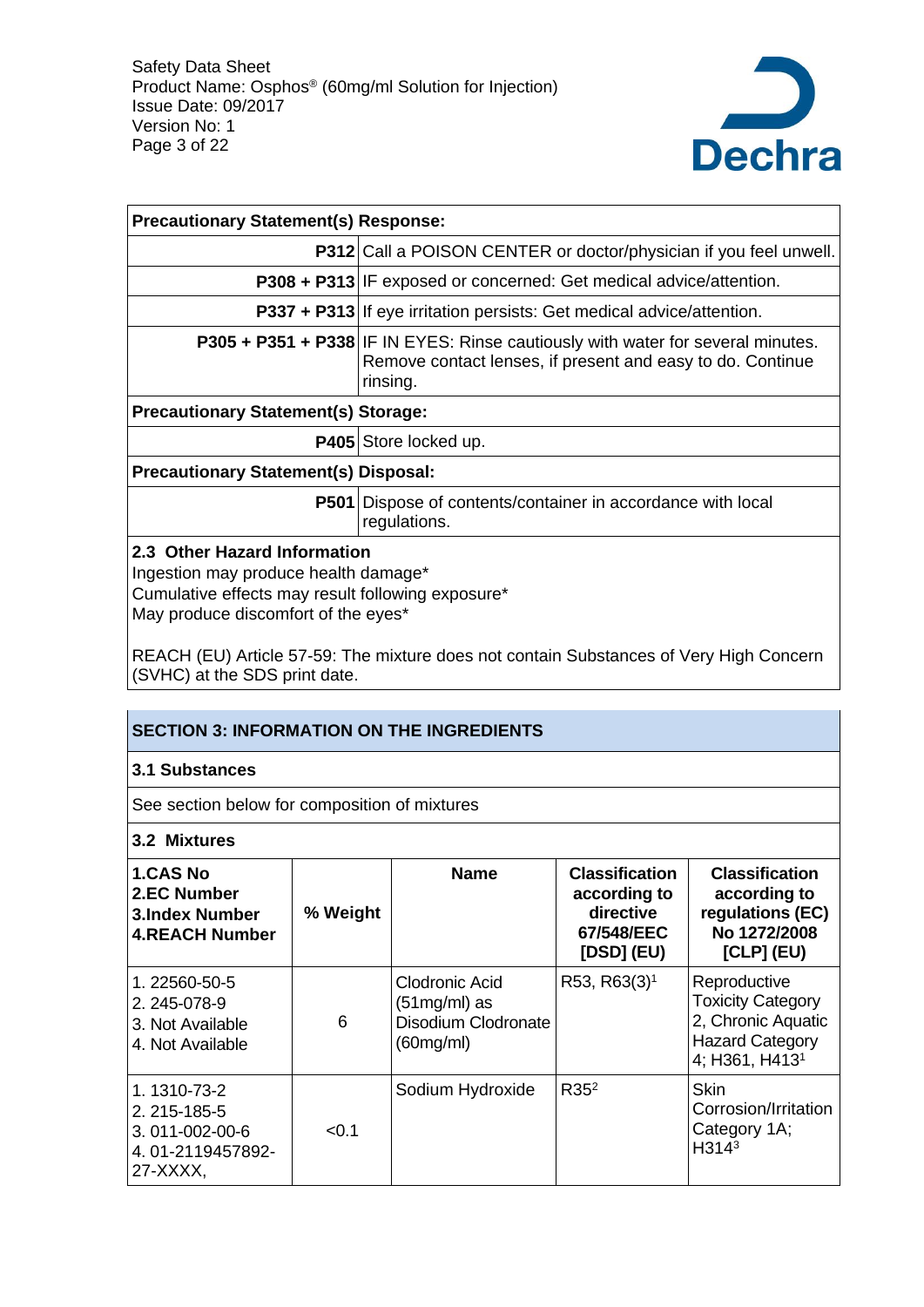

| 01-2119982981-22-<br>I XXXX |          |                                                                                                                                                                    |  |
|-----------------------------|----------|--------------------------------------------------------------------------------------------------------------------------------------------------------------------|--|
|                             | Annex VI | <b>Legend:</b> 1. Classified by Chemwatch; 2. Classification drawn from EC Directive $67/548/EEC -$ Annex I; 3. Classification drawn from EC Directive 1272/2008 – |  |

|                                                                                              | <b>SECTION 4: FIRST AID MEASURES</b>                                                                                                                                                                                                                                                                                                                                             |  |  |  |  |  |
|----------------------------------------------------------------------------------------------|----------------------------------------------------------------------------------------------------------------------------------------------------------------------------------------------------------------------------------------------------------------------------------------------------------------------------------------------------------------------------------|--|--|--|--|--|
|                                                                                              | 4.1 Description of first aid measures                                                                                                                                                                                                                                                                                                                                            |  |  |  |  |  |
|                                                                                              | <b>Eye contact:</b> Accidental spillage on the eyes should be washed off with plenty<br>of water. If pain or irritation occurs, seek medical advice and show<br>the package leaflet or the label to the medical practitioner.                                                                                                                                                    |  |  |  |  |  |
|                                                                                              | <b>Skin contact:</b> Accidental spillage on the skin should be washed off with plenty of<br>water. If irritation occurs, seek medical advice and show the<br>package leaflet or the label to the medical practitioner.                                                                                                                                                           |  |  |  |  |  |
|                                                                                              | Inhalation: Inhalation is highly unlikely due to the nature of the product and<br>how it is packaged and administered.<br>If irritation or difficulty in breathing occurs, seek urgent medical<br>advice and show the package leaflet or the label to the medical<br>practitioner. Remove the patient from the contaminated area. Lay<br>the patient down, keep warm and rested. |  |  |  |  |  |
|                                                                                              | Ingestion:   Ingestion is highly unlikely due to the nature of the product and<br>how it is packaged and administered.<br>If swallowed, seek urgent medical advice and show the package<br>leaflet or the label to the medical practitioner.<br>Remove material and give water to rinse out mouth, then provide<br>liquid slowly and as much as casualty can comfortably drink.  |  |  |  |  |  |
|                                                                                              | Self-injection: Care should be taken when handling the product to avoid self-<br>injection, especially by pregnant women. Read the package leaflet<br>before use for full instructions and user warnings.                                                                                                                                                                        |  |  |  |  |  |
|                                                                                              | 4.2 Most important symptoms and effects, both acute and delayed                                                                                                                                                                                                                                                                                                                  |  |  |  |  |  |
| See Section 11                                                                               |                                                                                                                                                                                                                                                                                                                                                                                  |  |  |  |  |  |
| 4.3 Indication of immediate medical attention and special treatment needed<br>Not applicable |                                                                                                                                                                                                                                                                                                                                                                                  |  |  |  |  |  |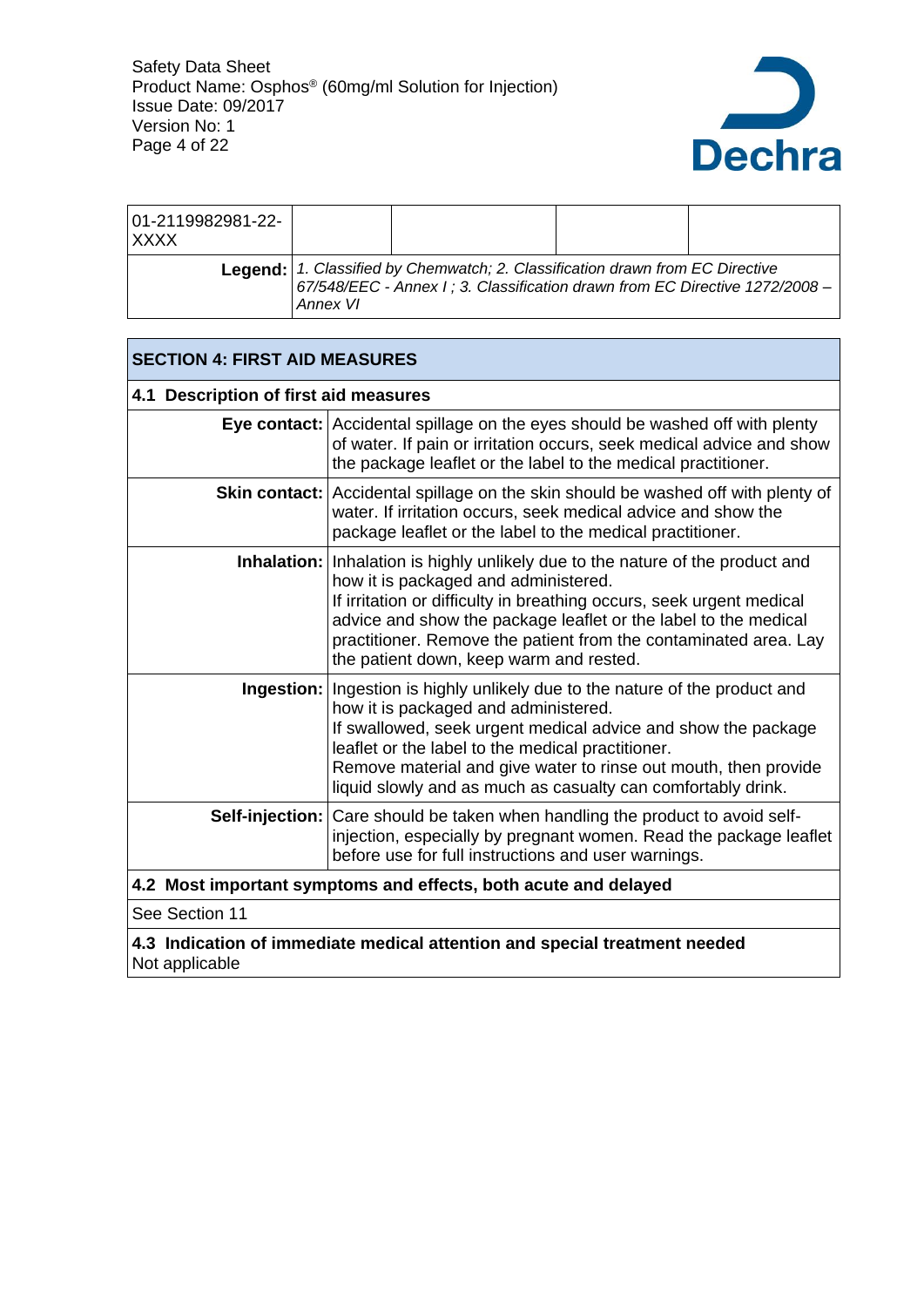

| <b>SECTION 5: FIRE FIGHTING MEASURES</b>          |                                                                                                 |  |  |  |
|---------------------------------------------------|-------------------------------------------------------------------------------------------------|--|--|--|
| 5.1 Extinguishing media                           |                                                                                                 |  |  |  |
|                                                   | <b>Suitable:</b> Select extinguishing media suitable for surrounding area                       |  |  |  |
|                                                   | <b>Unsuitable:</b> There is no restriction on the type of extinguisher which may be<br>used     |  |  |  |
|                                                   | 5.2 Special hazards arising from the substance or mixture                                       |  |  |  |
| Fire incompatibility: None known                  |                                                                                                 |  |  |  |
| 5.3 Special protective actions for fire-fighters: |                                                                                                 |  |  |  |
|                                                   | <b>Firefighting:</b> Wear breathing apparatus plus protective gloves in the event of<br>a fire. |  |  |  |
|                                                   | Prevent, by any means available, spillage from entering drains or<br>water courses              |  |  |  |
|                                                   | DO NOT approach containers suspected to be hot.                                                 |  |  |  |
|                                                   | Equipment should be thoroughly decontaminated after use.                                        |  |  |  |
| Fire / explosion hazard: Non-combustible.         | Not considered a significant fire risk, however containers may<br>burn.                         |  |  |  |
|                                                   | May emit poisonous fumes.<br>May emit corrosive fumes.                                          |  |  |  |

| <b>SECTION 6: ACCIDENTAL RELEASE MEASURES</b>                                                                                           |                                                                                                                                                                                                                                                                                                                                         |  |  |  |  |
|-----------------------------------------------------------------------------------------------------------------------------------------|-----------------------------------------------------------------------------------------------------------------------------------------------------------------------------------------------------------------------------------------------------------------------------------------------------------------------------------------|--|--|--|--|
|                                                                                                                                         | 6.1 Personal precautions, protective equipment and emergency procedures                                                                                                                                                                                                                                                                 |  |  |  |  |
|                                                                                                                                         | For information on protective equipment, see section 8                                                                                                                                                                                                                                                                                  |  |  |  |  |
| <b>6.2 Environmental Precautions</b>                                                                                                    |                                                                                                                                                                                                                                                                                                                                         |  |  |  |  |
| See section 12                                                                                                                          |                                                                                                                                                                                                                                                                                                                                         |  |  |  |  |
| 6.3 Methods and material for containment and cleaning up<br>Spills are unlikely due to the nature of the product and how it is packaged |                                                                                                                                                                                                                                                                                                                                         |  |  |  |  |
|                                                                                                                                         | Minor Spills: Clean up all spills immediately.<br>Avoid breathing vapours and contact with skin and eyes.<br>Control personal contact with the substance, by using protective<br>equipment.<br>Contain and absorb spill with sand, earth, inert material or vermiculite.<br>Place in a suitable, labelled container for waste disposal. |  |  |  |  |
|                                                                                                                                         | Major Spills: Clear area of personnel and move upwind.<br>Alert Fire Brigade and tell them location and nature of the hazard.<br>Contain and absorb spill with sand, earth, inert material or vermiculite.<br>Prevent, by any means available, spillage from entering drains or water<br>course.                                        |  |  |  |  |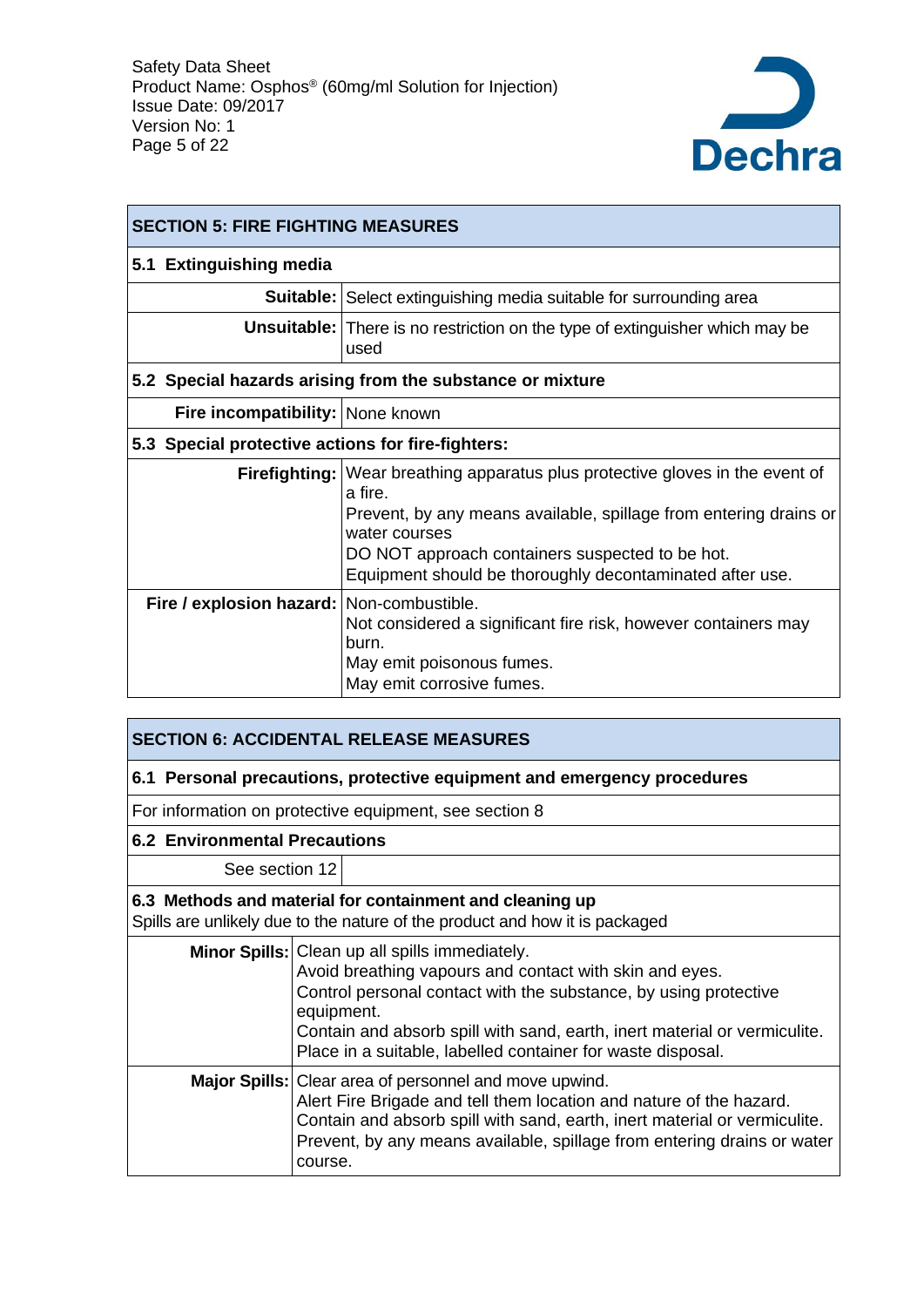

| <b>SECTION 7: HANDLING AND STORAGE</b>                           |                                                                                                                                                                                                                                                                                                                                                                                                     |  |  |  |  |  |
|------------------------------------------------------------------|-----------------------------------------------------------------------------------------------------------------------------------------------------------------------------------------------------------------------------------------------------------------------------------------------------------------------------------------------------------------------------------------------------|--|--|--|--|--|
|                                                                  | 7.1 Precautions for safe handling                                                                                                                                                                                                                                                                                                                                                                   |  |  |  |  |  |
|                                                                  | Safe Handling:   Wear suitable protection gloves and clothing when handling the<br>product.<br>When handling, DO NOT eat, drink or smoke.<br>Always wash hands with water after handling.<br>In case of accidental self-injection seek medical advice<br>immediately and show the package leaflet or the label to the<br>physician.<br>Observe manufacturer's storage and handling recommendations. |  |  |  |  |  |
|                                                                  | <b>Other Information: Do not store above 25 °C.</b><br>Discard unused material.<br>Keep out of the reach and sight of children.                                                                                                                                                                                                                                                                     |  |  |  |  |  |
| 7.2 Conditions for safe storage, including any incompatibilities |                                                                                                                                                                                                                                                                                                                                                                                                     |  |  |  |  |  |
|                                                                  | <b>Suitable Container:</b> Keep the container in the outer carton.<br>Check that containers are clearly labelled.<br>Once broached use immediately.<br>The diluted infusion solution may be stored for up to 24 hours at<br>room temperature.<br>Shelf life of the veterinary medicinal product as packaged for<br>sale: 2 years.                                                                   |  |  |  |  |  |
|                                                                  | Storage incompatibility:   No known incompatibilities.                                                                                                                                                                                                                                                                                                                                              |  |  |  |  |  |
| 7.3 Specific end uses                                            |                                                                                                                                                                                                                                                                                                                                                                                                     |  |  |  |  |  |
| Not available                                                    |                                                                                                                                                                                                                                                                                                                                                                                                     |  |  |  |  |  |

## **SECTION 8: EXPOSURE CONTROLS / PERSONAL PROTECTION**

**8.1 Control parameters**

**DERIVED NO EFFECT LEVEL - DNEL (EU)**

Not Available

**PREDICTED NO EFFECT LEVEL - PNEC (EU)**

Not Available

**OCCUPATIONAL EXPOSURE LIMITS (OEL)**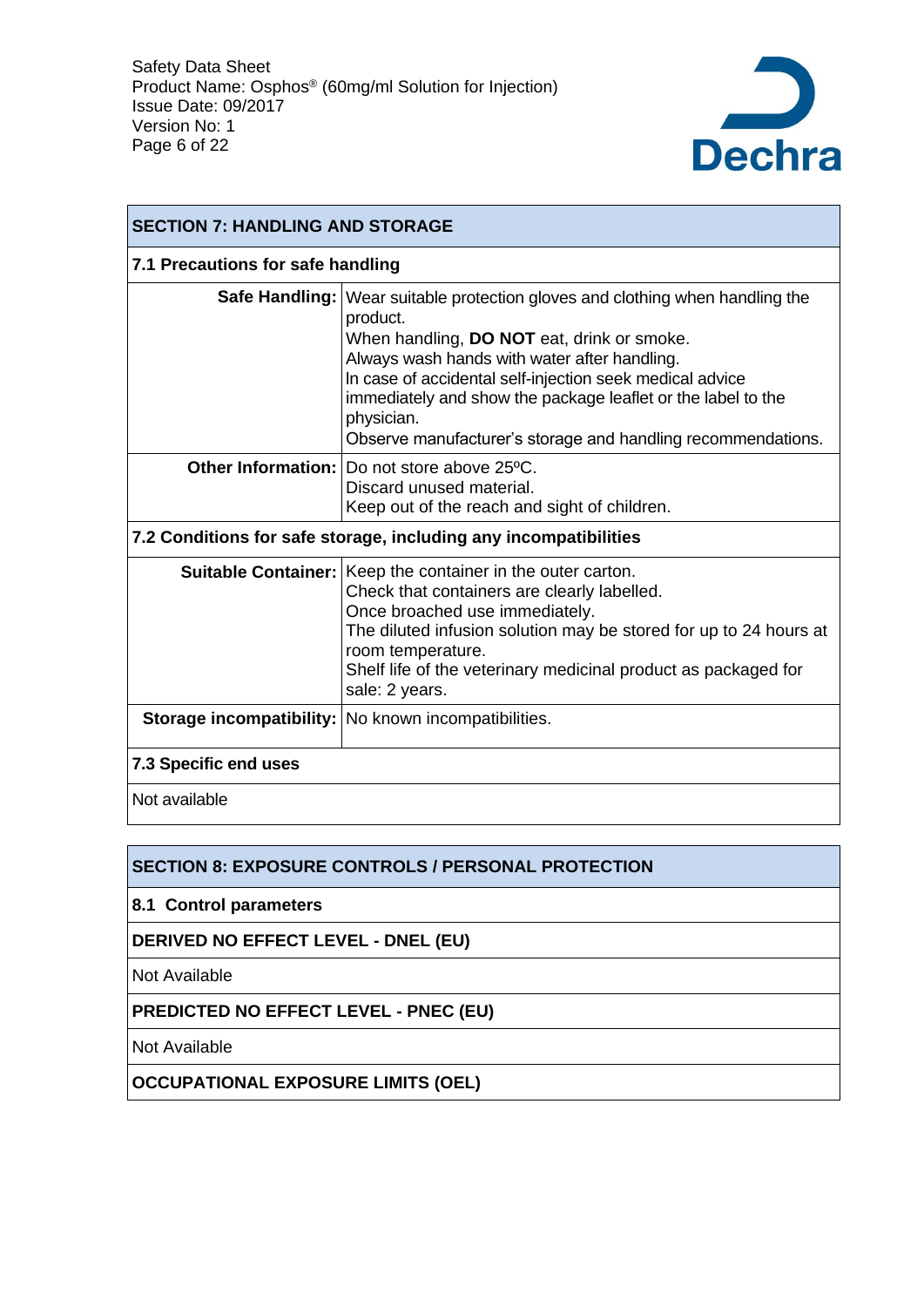

| <b>INGREDIENT DATA (EU):</b>                                             |                     |                     |                                                         |                      |                                                                                                                                                                     |               |                  |                     |                         |  |                                                            |
|--------------------------------------------------------------------------|---------------------|---------------------|---------------------------------------------------------|----------------------|---------------------------------------------------------------------------------------------------------------------------------------------------------------------|---------------|------------------|---------------------|-------------------------|--|------------------------------------------------------------|
| <b>Source</b>                                                            | Ingredient          |                     | <b>Material</b><br><b>Name</b>                          |                      | <b>TWA</b>                                                                                                                                                          |               | <b>STEL</b>      |                     | <b>Peak</b>             |  | <b>Notes</b>                                               |
| <b>UK Workplace</b><br>Exposure Limits<br>(WELs)                         | Sodium<br>Hydroxide |                     | Sodium<br>Hydroxide                                     |                      | <b>Not</b><br>Available                                                                                                                                             |               | 2 mg/m $3$       |                     | <b>Not</b><br>Available |  | <b>Not</b><br>Available                                    |
| <b>INGREDIENT DATA (US):</b>                                             |                     |                     |                                                         |                      |                                                                                                                                                                     |               |                  |                     |                         |  |                                                            |
| <b>Source</b>                                                            | Ingredient          |                     | <b>Material</b><br><b>Name</b>                          |                      | <b>TWA</b>                                                                                                                                                          |               | <b>STEL</b>      |                     | Peak                    |  | <b>Notes</b>                                               |
| <b>US OSHA</b><br>Permissible<br>Exposure<br>Levels (PELs) -<br>Table Z1 | Sodium<br>Hydroxide |                     | Sodium<br>Hydroxide                                     |                      | $2 \text{ mg/m}$ 3                                                                                                                                                  |               | Not<br>Available |                     | <b>Not</b><br>Available |  | <b>Not</b><br>Available                                    |
| <b>US ACGIH</b><br><b>Threshold Limit</b><br>Values (TLV)                | Sodium              | Sodium<br>Hydroxide |                                                         | Hydroxide            | <b>Not</b><br>Available Available                                                                                                                                   |               | <b>Not</b>       |                     | $2$ mg/m $3$            |  | <b>TLV®</b><br>Basis: URT,<br>eye, &<br>skin<br>irritation |
| <b>US NIOSH</b><br>Recommended<br><b>Exposure Limits</b><br>(RELs)       | Sodium<br>Hydroxide |                     | Caustic<br>soda, Lye,<br>Soda lye,<br>Sodium<br>hydrate |                      | <b>Not</b><br>Available Available                                                                                                                                   |               | <b>Not</b>       |                     | $2$ mg/m $3$            |  | <b>Not</b><br>Available                                    |
| <b>EMERGENCY LIMITS (EU/US):</b>                                         |                     |                     |                                                         |                      |                                                                                                                                                                     |               |                  |                     |                         |  |                                                            |
| <b>Material</b><br>Ingredient<br><b>Name</b>                             |                     |                     | TEEL-1                                                  |                      |                                                                                                                                                                     | TEEL-2        |                  | TEEL-3              |                         |  |                                                            |
| Sodium Hydroxide<br>Sodium<br>Hydroxide                                  |                     |                     | Not Available                                           |                      |                                                                                                                                                                     | Not Available |                  |                     | Not Available           |  |                                                            |
| Ingredient                                                               |                     |                     |                                                         | <b>Original IDLH</b> |                                                                                                                                                                     |               |                  | <b>Revised IDLH</b> |                         |  |                                                            |
| Clodronic acid<br>(Disodium Clodronate)                                  |                     |                     | Not Available                                           |                      |                                                                                                                                                                     |               | Not Available    |                     |                         |  |                                                            |
| Sodium Hydroxide                                                         |                     |                     | 250 mg/m $3$                                            |                      |                                                                                                                                                                     | 10 mg/m $3$   |                  |                     |                         |  |                                                            |
| Water                                                                    |                     |                     | Not Available<br>Not Available                          |                      |                                                                                                                                                                     |               |                  |                     |                         |  |                                                            |
| 8.2 Exposure controls                                                    |                     |                     |                                                         |                      |                                                                                                                                                                     |               |                  |                     |                         |  |                                                            |
| Appropriate engineering<br>controls:                                     |                     |                     |                                                         |                      | The basic types of engineering controls are:<br>Process controls which involve changing the way a job<br>activity or process is done to reduce the particular risk. |               |                  |                     |                         |  |                                                            |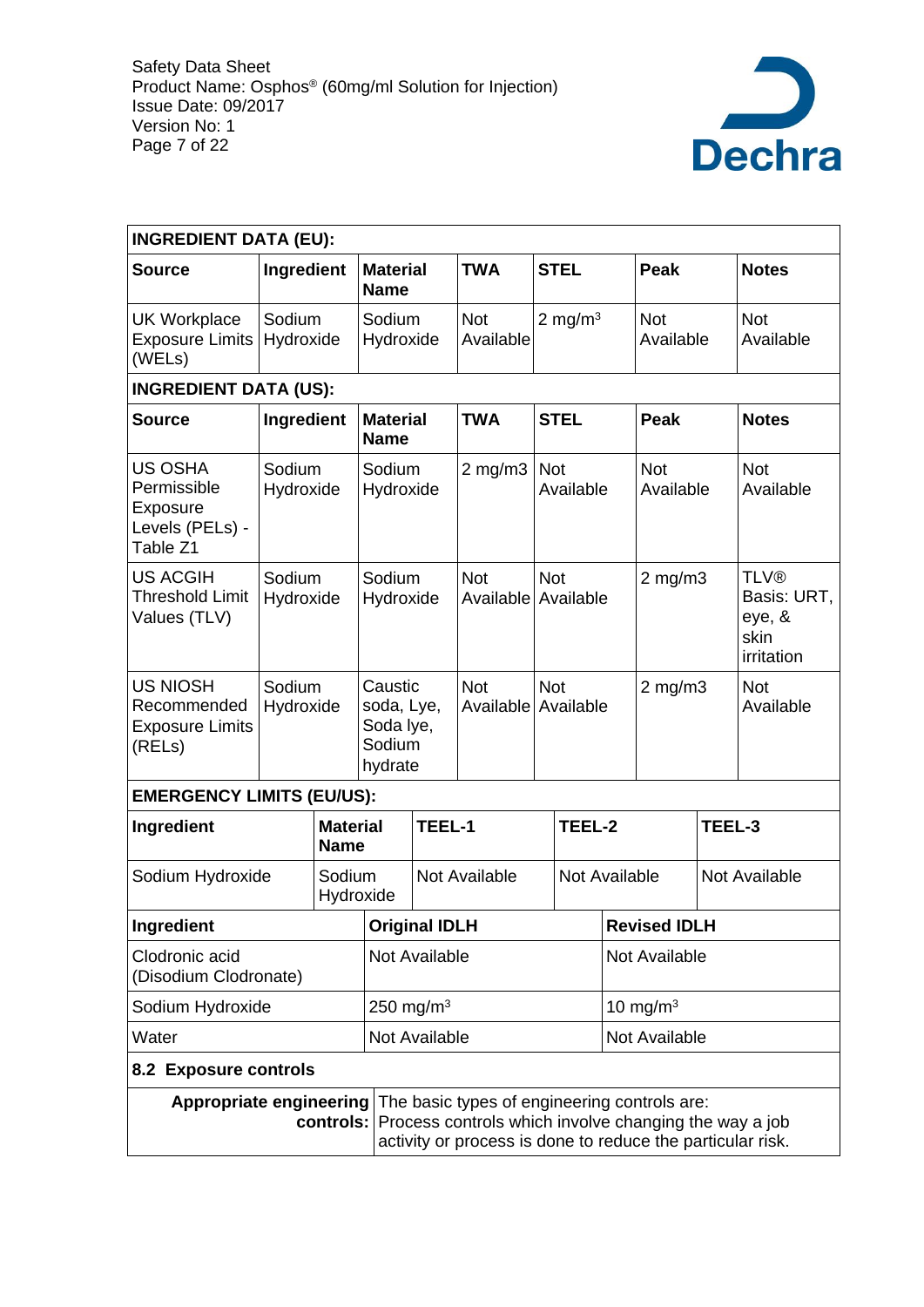

| <b>Personal protection:</b>                           |                                                                                                                                     |
|-------------------------------------------------------|-------------------------------------------------------------------------------------------------------------------------------------|
|                                                       | Eye and face protection: Safety glasses with side shields / chemical goggles                                                        |
|                                                       | Skin protection:   See hand protection below                                                                                        |
|                                                       | Hands/ feet protection:   No special equipment needed when handling small quantities.<br>OTHERWISE: Wear chemical protective gloves |
|                                                       | Body protection:   Wear appropriate clothing                                                                                        |
|                                                       | <b>Other protection:</b> No special equipment needed when handling small quantities                                                 |
| <b>Thermal hazards: Not applicable</b>                |                                                                                                                                     |
| <b>Respiratory protection: Not applicable</b>         |                                                                                                                                     |
| 8.3 Environmental exposure controls<br>See Section 12 |                                                                                                                                     |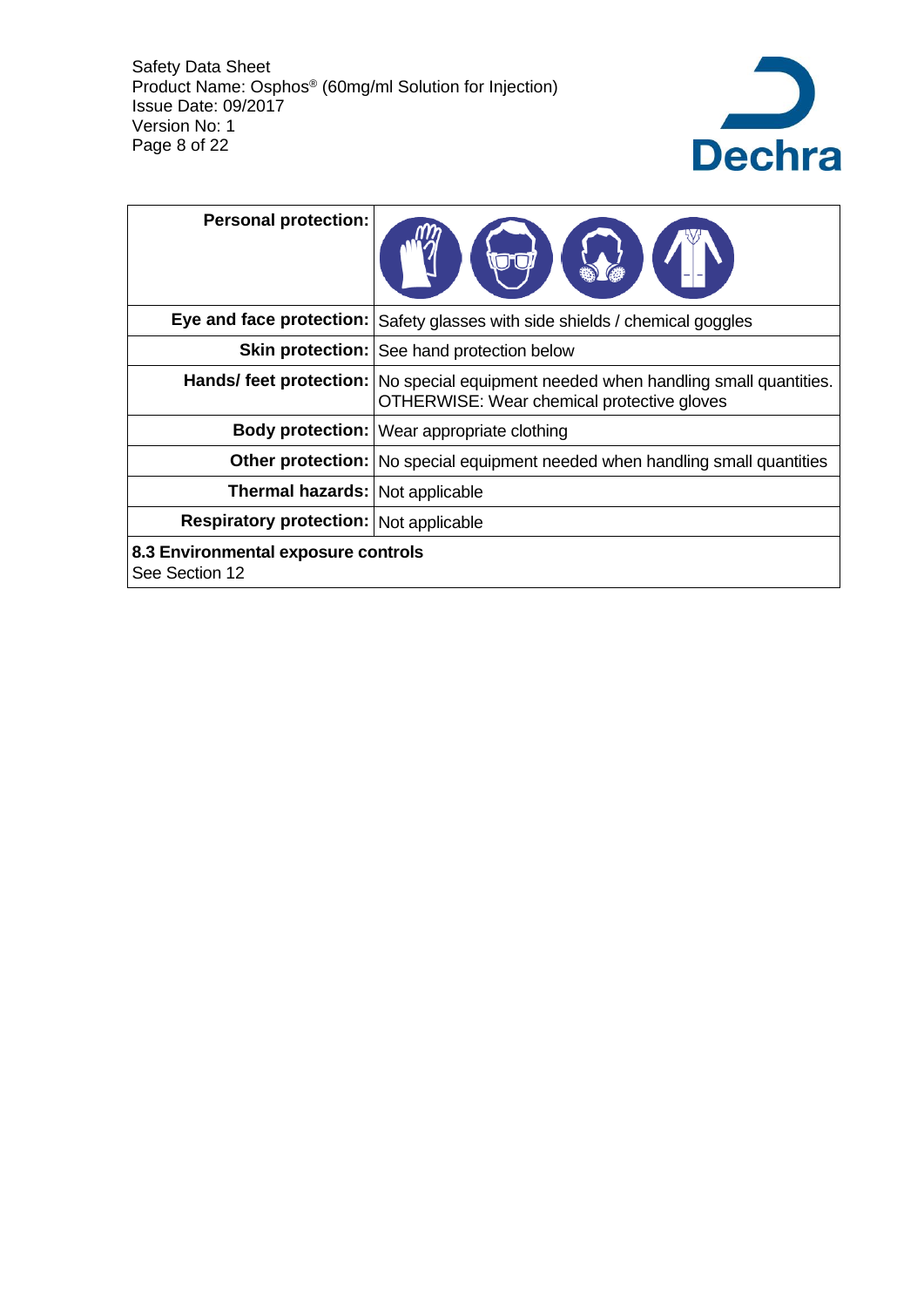

#### **SECTION 9: PHYSICAL AND CHEMICAL PROPERTIES 9.1 Information on basic physical and chemical properties Appearance:** Osphos: Clear and colourless aqueous solution Clodronic acid (Disodium Clodronate): White crystalline powder **Container:** cardboard carton containing a clear 15ml Type I glass vial with a grey siliconised rubber stopper and aluminium seal. **Physical state:** Liquid **Odour:** Not available **Odour Threshold:** Not available **pH (as supplied):** 3.8 – 4.5 **Melting point / freezing point (degrees C):** Not available **Initial boiling point and boiling range:** Not available **Flash Point:** In water – no flash point **Evaporation rate:** Not available **Flammability:** Not available **Upper/lower flammability or explosive limits:** Not available **Vapour pressure:** Not available **Relative Density (at degrees C):** Not available **Solubility in water and solvents (mg/l):** Freely soluble (water) Chloroform – Practically insoluble Benzene – Practically insoluble Ethylether – Practically insoluble **Vapour density:** Not available **Auto ignition temperature (degrees C):** Not available **Decomposition temperature (degrees C):** Not available **Viscosity: (degrees C):** Not available **Explosive properties:** Not available **Oxidising properties:** Not available **Partition Coefficient:** Not available **Molecular weight:** Disodium Clodronate: 360.93 (anhydrous: 288.9) **Taste:** Not available **Surface tension:** Not available **Volative component:** Not available **Gas group:** Not available **pH as a solution:** Not available **VOC g/L:** Not available **9.2 Other information** Not Available

| 10: REACTIVITY AND STABILITY |                                                                                                                                  |  |  |  |
|------------------------------|----------------------------------------------------------------------------------------------------------------------------------|--|--|--|
| 10.1 Reactivity:             | See Section 7                                                                                                                    |  |  |  |
| 10.2 Chemical stability:     | Unstable in the presence of incompatible materials.<br>Product is considered stable.<br>Hazardous polymerisation will not occur. |  |  |  |
| 10.3 Possibility of          | The product is not considered to be hazardous if used as per                                                                     |  |  |  |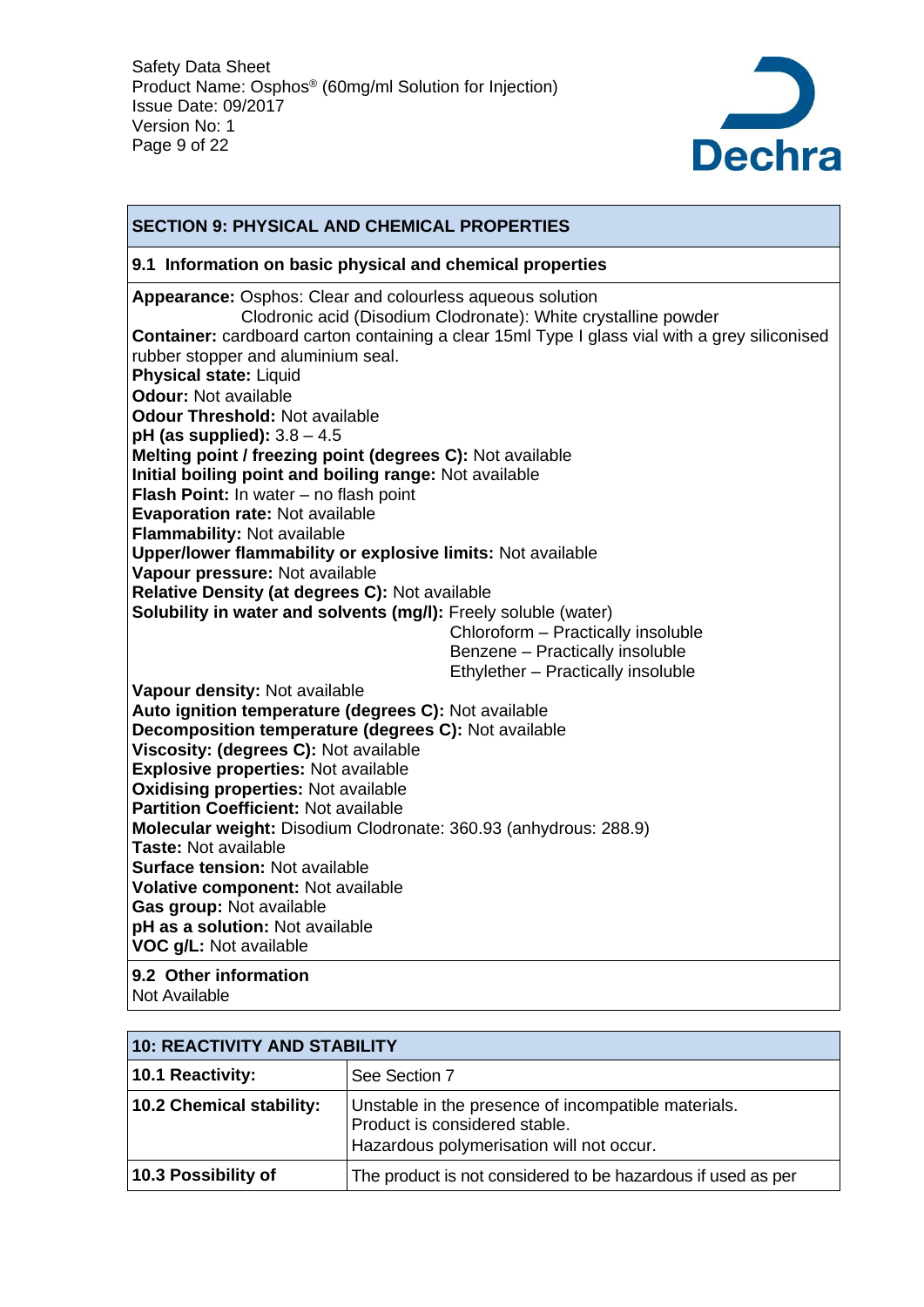

| hazardous reactions:             | instructions. Hazardous polymerisation will not occur. |
|----------------------------------|--------------------------------------------------------|
| 10.4 Conditions to avoid:        | <b>See Section 7.</b>                                  |
| 10.5 Incompatible<br>materials:  | See section 7.                                         |
| 10.6 Hazardous<br>decomposition: | See Section 5.                                         |

| <b>SECTION 11: TOXICOLOGICAL INFORMATION</b> |                                                                                                                                                                                                                                                                                                                                                                                                                                                                           |                                                                                                                                                                                                                                                                                                             |  |
|----------------------------------------------|---------------------------------------------------------------------------------------------------------------------------------------------------------------------------------------------------------------------------------------------------------------------------------------------------------------------------------------------------------------------------------------------------------------------------------------------------------------------------|-------------------------------------------------------------------------------------------------------------------------------------------------------------------------------------------------------------------------------------------------------------------------------------------------------------|--|
|                                              |                                                                                                                                                                                                                                                                                                                                                                                                                                                                           | Inhalation: The material can cause respiratory irritation in some persons.                                                                                                                                                                                                                                  |  |
|                                              | <b>Ingestion:</b> Accidental ingestion of the material may be damaging to the health<br>of the individual.                                                                                                                                                                                                                                                                                                                                                                |                                                                                                                                                                                                                                                                                                             |  |
|                                              | animal models).<br>to be practically non-toxic.                                                                                                                                                                                                                                                                                                                                                                                                                           | <b>Skin contact:</b> The material is not thought to produce adverse health effects or skin<br>irritation following contact (as classified by EC Directives using<br>The acids and salts of ATMP, HEDP and DTPMP have a low level<br>of acute skin toxicity. ATMP acid and its salts, in testing, were found |  |
|                                              | <b>Eye contact:</b> Can cause eye irritation in some persons. The phosphonic acid<br>compounds, ATMP, HEDP, DTPMP and their salts vary in their<br>potential to irritate the eye, from virtually non-irritating to<br>severely irritating with irreversible effects.                                                                                                                                                                                                      |                                                                                                                                                                                                                                                                                                             |  |
|                                              | <b>Chronic:</b> Substance accumulation, in the human body, may occur and may<br>cause some concern following repeated or long-term<br>occupational exposure.<br>Exposure to small quantities may induce hypersensitivity reactions<br>characterised by acute bronchospasm, hives (urticaria), deep<br>dermal wheals (angioneurotic oedema), running nose (rhinitis) and<br>blurred vision. Anaphylactic shock and skin rash (non-<br>thrombocytopenic purpura) may occur. |                                                                                                                                                                                                                                                                                                             |  |
|                                              | <b>Self-injection:</b> The most common adverse effects include gastrointestinal<br>disturbances. In general, clodronate is well tolerated following<br>intravenous, intramuscular or oral administration.                                                                                                                                                                                                                                                                 |                                                                                                                                                                                                                                                                                                             |  |
| <b>Osphos: Toxicity</b>                      |                                                                                                                                                                                                                                                                                                                                                                                                                                                                           | <b>Irritation</b>                                                                                                                                                                                                                                                                                           |  |
|                                              | Not Available                                                                                                                                                                                                                                                                                                                                                                                                                                                             | Not Available                                                                                                                                                                                                                                                                                               |  |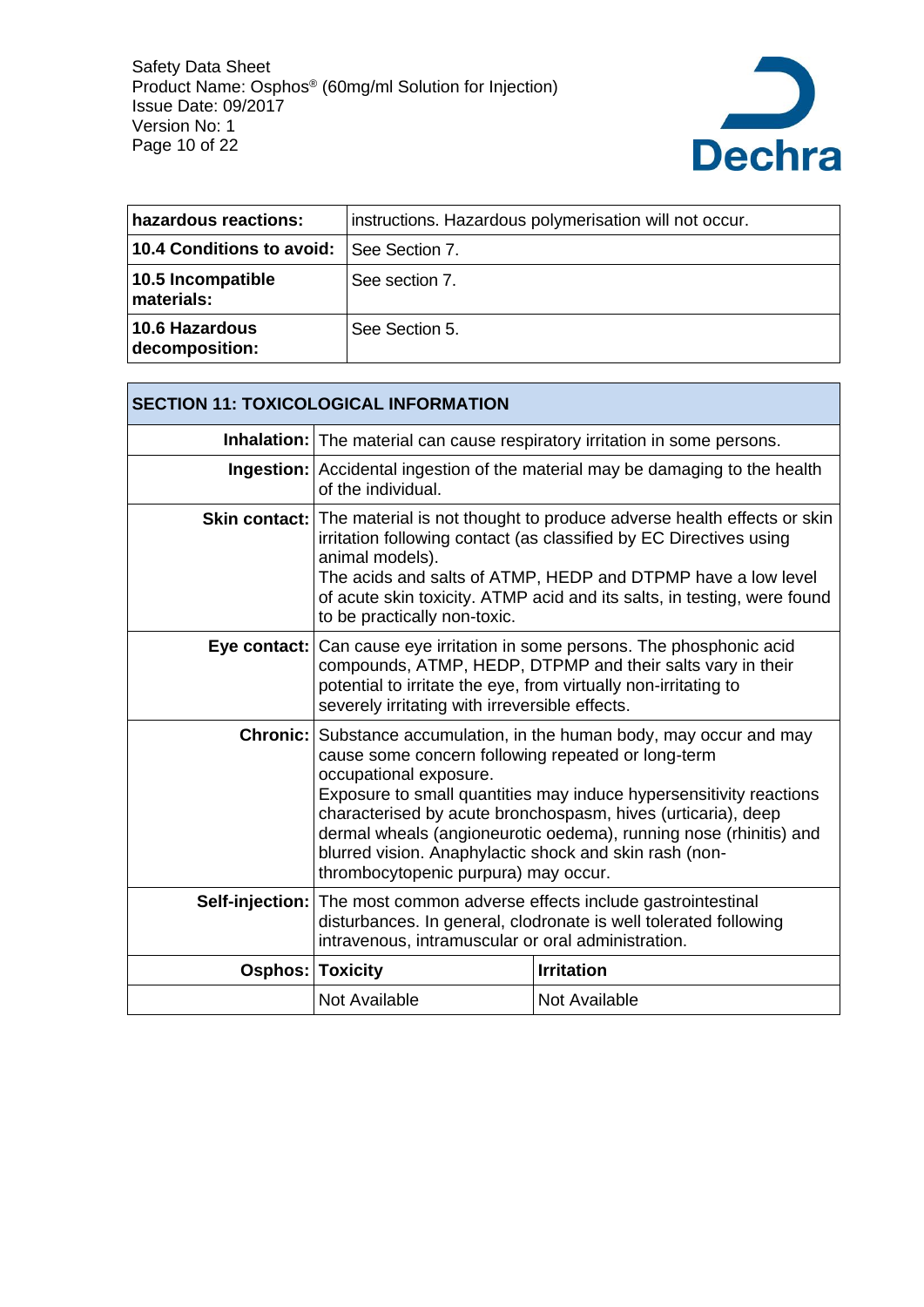

| <b>SECTION 11: TOXICOLOGICAL INFORMATION</b> |                                                                                                                                                                                                                                                                                                                                                                                                                                                                                              |                                                                                                                                             |  |
|----------------------------------------------|----------------------------------------------------------------------------------------------------------------------------------------------------------------------------------------------------------------------------------------------------------------------------------------------------------------------------------------------------------------------------------------------------------------------------------------------------------------------------------------------|---------------------------------------------------------------------------------------------------------------------------------------------|--|
| <b>Clodronic acid Acute toxicity</b>         |                                                                                                                                                                                                                                                                                                                                                                                                                                                                                              | <b>Irritation</b>                                                                                                                           |  |
| (Disodium<br>Clodronate):                    | Oral (mouse) $LD_{50}$ : >2000<br>mg/kg <sup>2</sup><br>The most common adverse<br>effects include<br>gastrointestinal<br>disturbances, including<br>nausea, and vomiting and<br>diarrhoea, following oral<br>administration of clodronate<br>which can be alleviated by<br>dividing or lowering the<br>dosage. In most cases,<br>these effects are mild and<br>transient. In general,<br>clodronate is well tolerated<br>following intravenous,<br>intramuscular or oral<br>administration. | Not available                                                                                                                               |  |
| <b>Sodium Hydroxide: Toxicity</b>            |                                                                                                                                                                                                                                                                                                                                                                                                                                                                                              | <b>Irritation</b>                                                                                                                           |  |
|                                              | Oral (rabbit) LD <sub>50</sub> : 325<br>mg/kg <sup>1</sup>                                                                                                                                                                                                                                                                                                                                                                                                                                   | Eye (rabbit): 0.05 mg/24h SEVERE<br>Eye (rabbit):1 mg/24h SEVERE<br>Eye (rabbit):1 mg/30s rinsed-SEVERE<br>Skin (rabbit): 500 mg/24h SEVERE |  |
|                                              | <b>Water: Toxicity</b>                                                                                                                                                                                                                                                                                                                                                                                                                                                                       | <b>Irritation</b>                                                                                                                           |  |
|                                              | Oral (rat) LD <sub>50</sub> : >90000<br>mg/kg <sup>2</sup>                                                                                                                                                                                                                                                                                                                                                                                                                                   | Not Available                                                                                                                               |  |

*1. Value obtained from Europe ECHA Registered Substances - Acute toxicity 2.\* Value obtained from manufacturer's SDS. Unless otherwise specified, data extracted from RTECS - Register of Toxic Effect of chemical Substances*

#### **Skin corrosion/ irritation:**

Not Available

**Serious eye damage/ irritation:**

Sodium Hydroxide may produce severe irritation to the eye causing pronounced inflammation. Repeated or prolonged exposure to irritants may produce conjunctivitis.

**Respiratory or skin sensitization:**

Not Available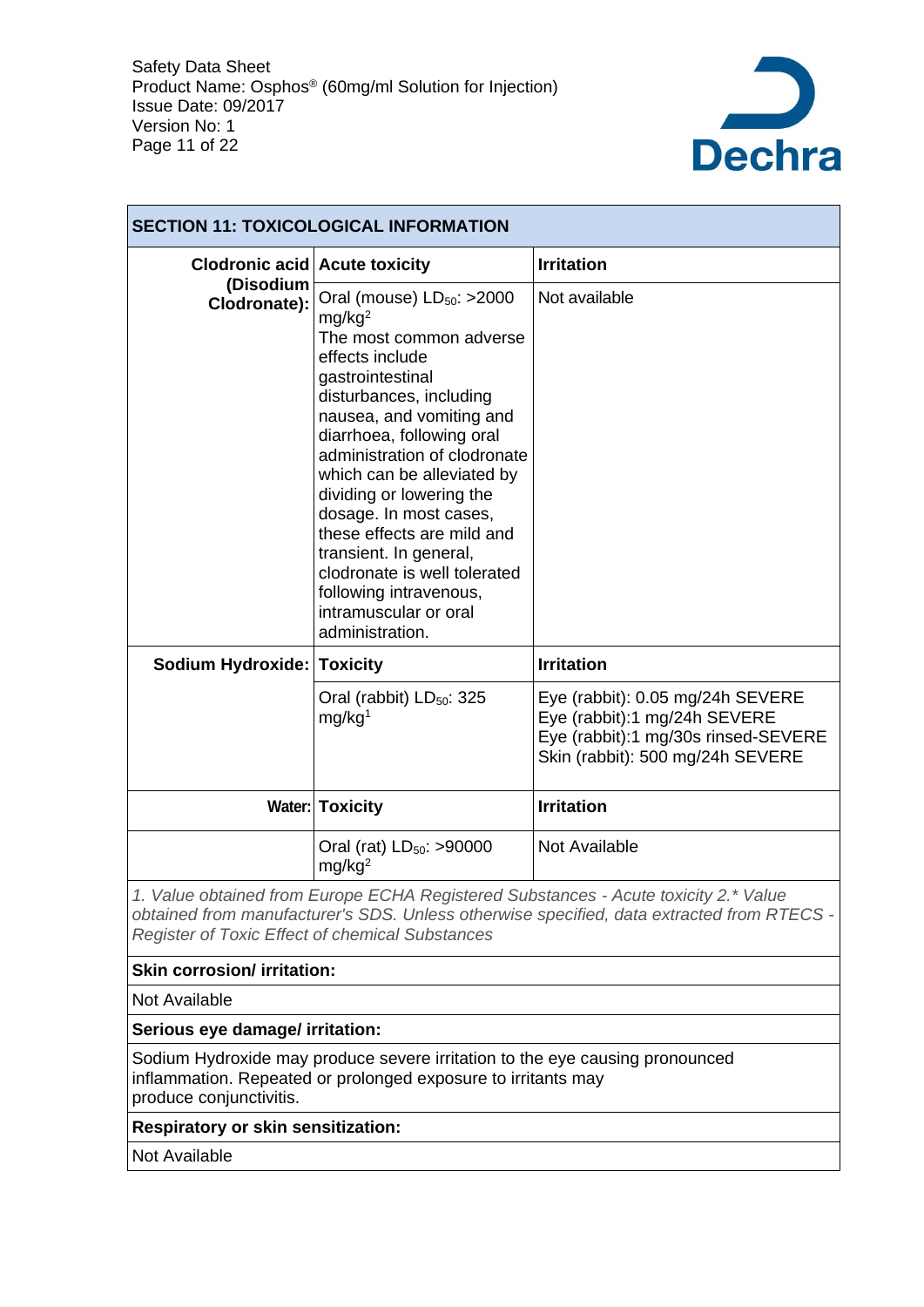

#### **SECTION 11: TOXICOLOGICAL INFORMATION**

#### **Germ cell mutagenicity:**

Not Available

**Carcinogenicity:**

Not Available

**Reproductive toxicity:**

In rat studies, Disodium Clodronate is shown to have detrimental effects during pregnancy.

**STOT – single exposure:**

Not Available

**STOT–repeated exposure:**

Not Available

**Aspiration hazard:**

Not Available

| <b>SECTION 12: ECOLOGICAL INFORMATION</b>                               |                      |                                                                                                                                          |                                  |                |                |
|-------------------------------------------------------------------------|----------------------|------------------------------------------------------------------------------------------------------------------------------------------|----------------------------------|----------------|----------------|
| 12.1 Toxicity                                                           |                      |                                                                                                                                          |                                  |                |                |
| Ingredient                                                              | <b>Endpoint Test</b> | duration<br>(hr)                                                                                                                         | <b>Species</b>                   | <b>Value</b>   | <b>Source</b>  |
| Sodium Hydroxide                                                        | $LC_{50}$            | 96                                                                                                                                       | Fish                             | 4.16158mg/L    | 1              |
| Sodium Hydroxide                                                        | $EC_{50}$            | 96                                                                                                                                       | Algae or other<br>aquatic plants | 1034.10043mg/L | 1              |
| Sodium Hydroxide                                                        | EC <sub>50</sub>     | 384                                                                                                                                      | Crustacea                        | 27901.643mg/L  | 1              |
| Sodium Hydroxide                                                        | <b>NOEC</b>          | 96                                                                                                                                       | Fish                             | 56mg/L         | $\overline{2}$ |
|                                                                         |                      | Legend: 1. EPIWIN Suite V3.12 (QSAR) - Aquatic Toxicity<br>Data (Estimated) 2. US EPA, Ecotox database -<br><b>Aquatic Toxicity Data</b> |                                  |                |                |
| DO NOT discharge into sewer or waterways.                               |                      |                                                                                                                                          |                                  |                |                |
| 12.2 Persistence and degradability                                      |                      |                                                                                                                                          |                                  |                |                |
| <b>Persistence: Air</b><br>Ingredient<br><b>Persistence: Water/Soil</b> |                      |                                                                                                                                          |                                  |                |                |
| Codium Hydrovido<br>$\sim$                                              |                      |                                                                                                                                          | ווורו                            |                |                |

| Ingredient                     | <b>Persistence: Water/Soil</b> | l Persistence: Air |
|--------------------------------|--------------------------------|--------------------|
| Sodium Hydroxide               | LOW                            | LOW                |
| l Water                        | LOW                            | LOW                |
| 12.3 Bioaccumulative potential |                                |                    |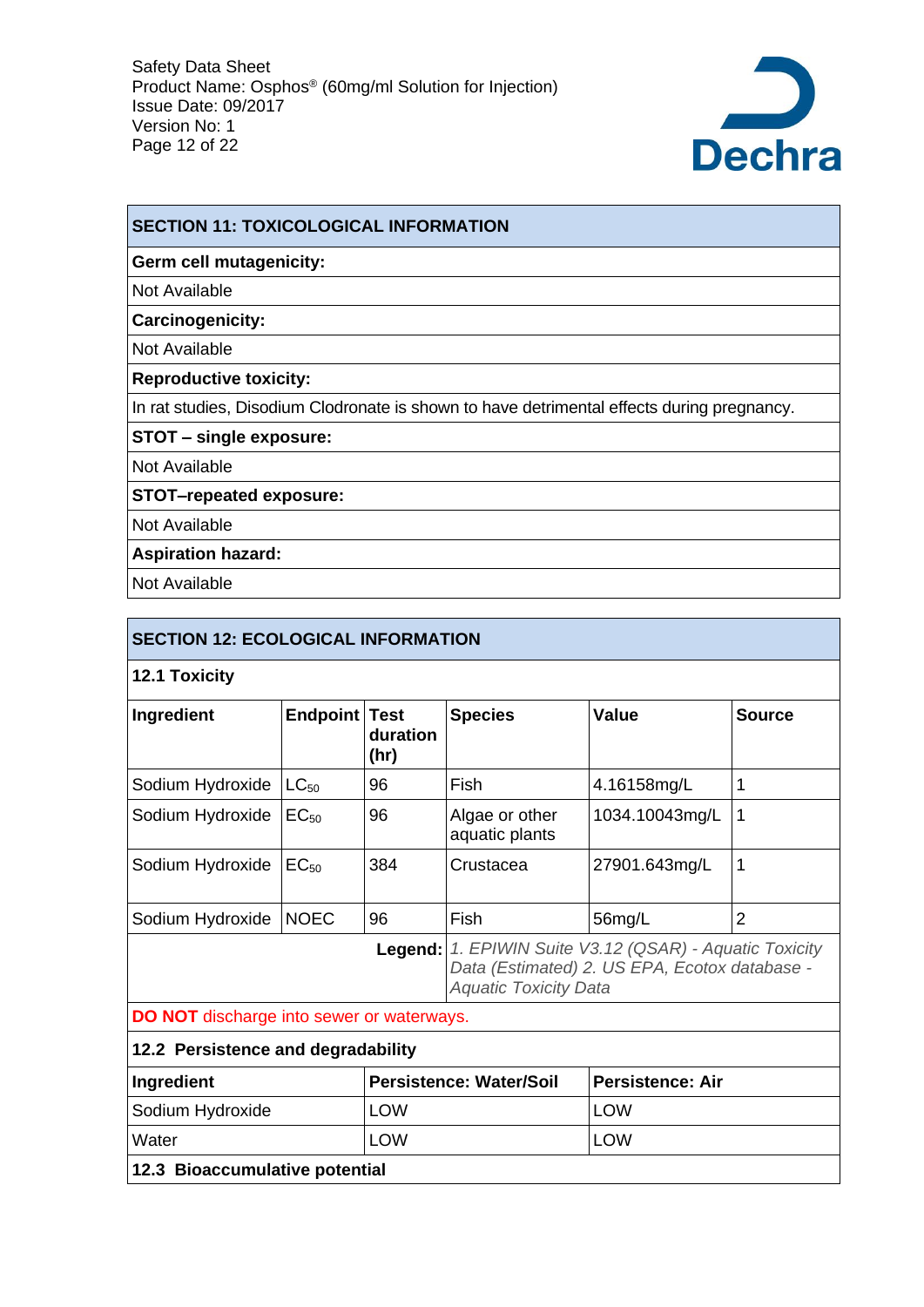

| Ingredient                                                | <b>Bioaccumulative Potential</b> |  |
|-----------------------------------------------------------|----------------------------------|--|
| Sodium Hydroxide                                          | LOW (LogKOW = $-3.8796$ )        |  |
| Water                                                     | LOW (LogKOW = $-1.38$ )          |  |
| 12.4 Mobility in Soil                                     |                                  |  |
| Ingredient                                                | <b>Mobility</b>                  |  |
| Sodium Hydroxide                                          | LOW ( $KOC = 14.3$ )             |  |
| Water                                                     | LOW ( $KOC = 14.3$ )             |  |
| 12.5 Results of PBT and vPvB assessment<br>Not Applicable |                                  |  |
| 12.6 Other adverse effects<br>Not Available               |                                  |  |

| <b>SECTION 13: DISPOSAL CONSIDERATIONS</b>                |                                                                                                                                                                                                                             |  |
|-----------------------------------------------------------|-----------------------------------------------------------------------------------------------------------------------------------------------------------------------------------------------------------------------------|--|
| 13.1 Waste treatment methods                              |                                                                                                                                                                                                                             |  |
|                                                           | <b>Product</b> / Any unused veterinary medicinal product or waste material derived from<br><b>packaging</b> such veterinary medicinal products should be disposed of in accordance<br>disposal: with national requirements. |  |
|                                                           | Legislation addressing waste disposal requirements may differ by<br>country, state and/ or territory. Each user must refer to laws operating in<br>their area.                                                              |  |
|                                                           | A Hierarchy of Controls seems to be common - the user should<br>investigate:<br>Reduction                                                                                                                                   |  |
|                                                           | Reuse<br>Recycling<br>Disposal (if all else fails)                                                                                                                                                                          |  |
|                                                           | Ensure that the disposal of material is carried out in accordance with<br>Hazardous Substances (Disposal) Regulations 2001.                                                                                                 |  |
| <b>Waste Treatment   Not Available</b><br><b>Options:</b> |                                                                                                                                                                                                                             |  |
| Sewage Disposal   Not Available<br><b>Options:</b>        |                                                                                                                                                                                                                             |  |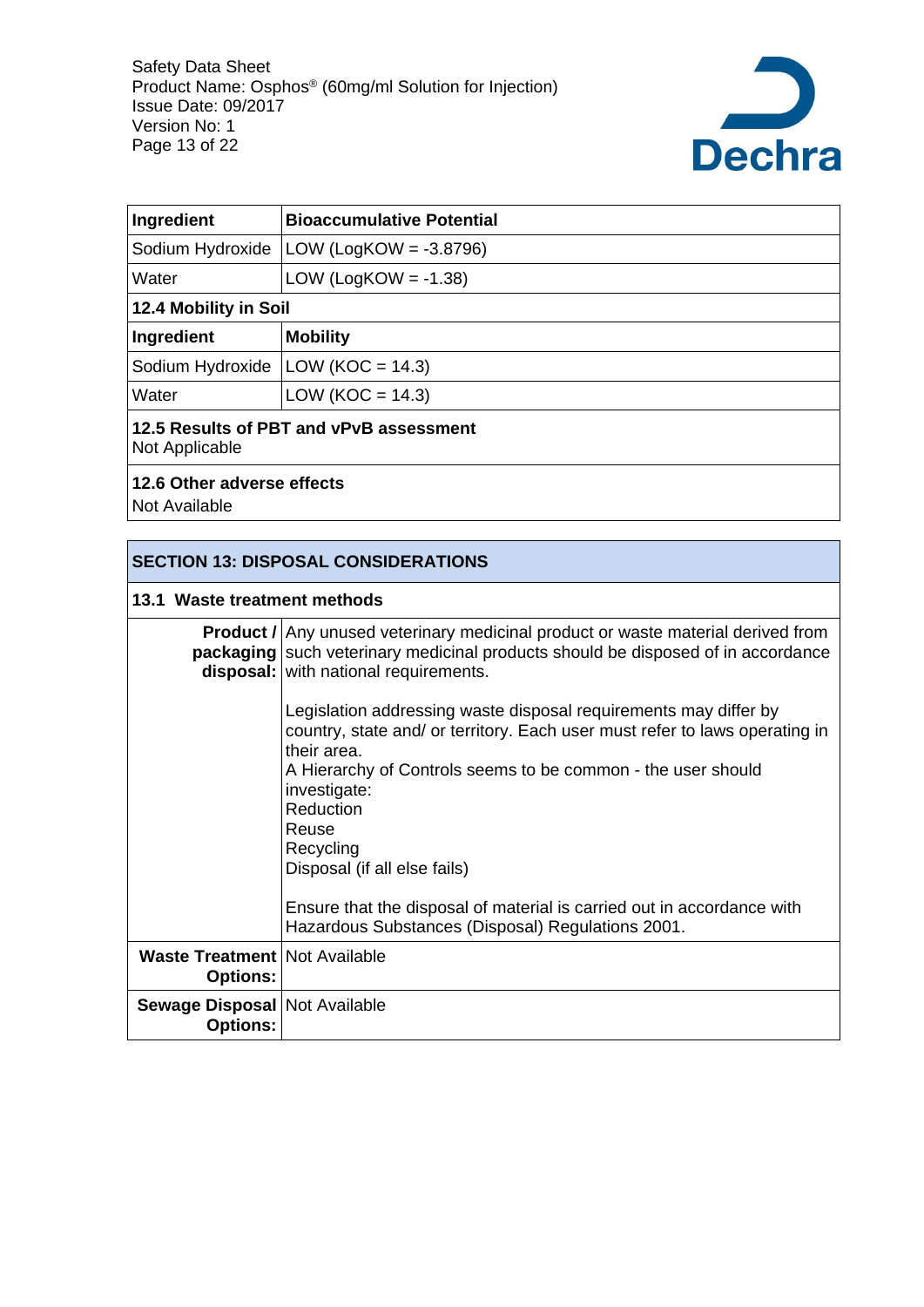

| <b>SECTION 14: TRANSPORT INFORMATION</b>                                                            |                                        |                                                                    |  |
|-----------------------------------------------------------------------------------------------------|----------------------------------------|--------------------------------------------------------------------|--|
| Labels required:                                                                                    |                                        |                                                                    |  |
| Marine pollutant: NO                                                                                |                                        |                                                                    |  |
|                                                                                                     | Hazchem: Not Applicable                |                                                                    |  |
| <b>DANGEROUS GOODS</b>                                                                              |                                        | Land transport (EU: ADR / US: DOT): NOT REGULATED FOR TRANSPORT OF |  |
| 14.1 UN Number N/a                                                                                  |                                        |                                                                    |  |
| 14.2 UN Proper N/a<br><b>Shipping Name</b>                                                          |                                        |                                                                    |  |
| 14.3 Transport   Class                                                                              |                                        | N/a                                                                |  |
| hazard class(es)                                                                                    | Sub risk                               | N/a                                                                |  |
| <b>14.4 Packing group</b>                                                                           | N/a                                    |                                                                    |  |
| <b>14.5 Environmental</b><br>hazards                                                                | N/a                                    |                                                                    |  |
| 14.6 Special<br>precautions for                                                                     | Special provisions N/a                 |                                                                    |  |
| user                                                                                                | Limited quantity $N/a$                 |                                                                    |  |
| 14.7 Transport in N/a<br>bulk according to<br><b>Annex II of</b><br>MARPOL73/78 and<br>the IBC Code |                                        |                                                                    |  |
| <b>DANGEROUS GOODS</b>                                                                              |                                        | Air transport (ICAO-IATA / DGR): NOT REGULATED FOR TRANSPORT OF    |  |
| 14.1 UN Number N/a                                                                                  |                                        |                                                                    |  |
| 14.2 UN Proper N/a<br><b>Shipping Name</b>                                                          |                                        |                                                                    |  |
| 14.3 Transport                                                                                      | ICAO/IATA Class N/a                    |                                                                    |  |
| hazard class(es)                                                                                    | ICAO / IATA Sub risk N/a               |                                                                    |  |
|                                                                                                     | ERG Code   N/a                         |                                                                    |  |
| 14.4 Packing group                                                                                  | N/a                                    |                                                                    |  |
| <b>14.5 Environmental</b><br>hazards                                                                | N/a                                    |                                                                    |  |
|                                                                                                     | <b>14.6 Special Special provisions</b> | N/a                                                                |  |
| precautions for<br>user                                                                             | Cargo only packing<br>instructions     | N/a                                                                |  |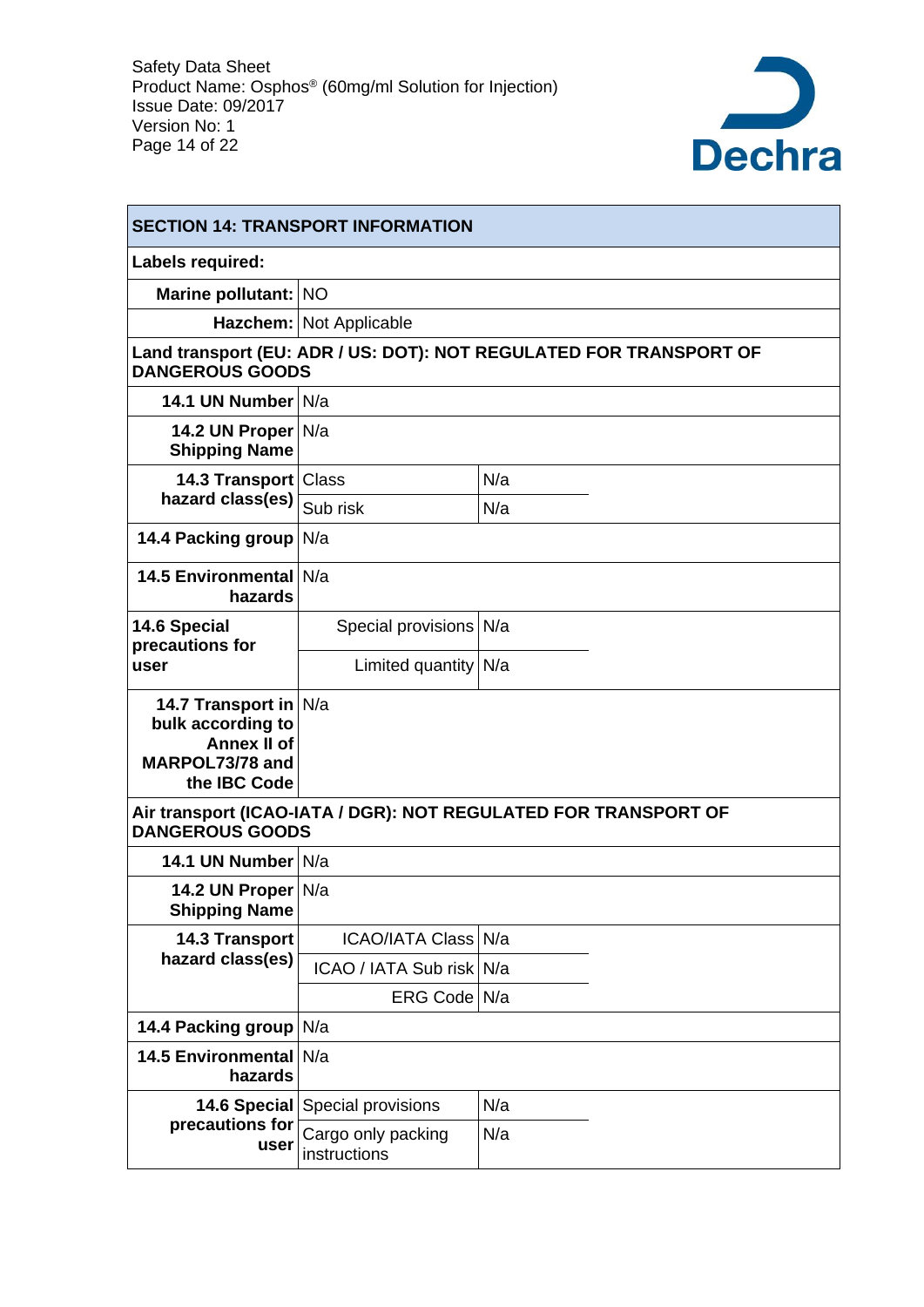

|                                                                                                     | Cargo only maximum<br>qty/pack                                  | N/a                                                                |
|-----------------------------------------------------------------------------------------------------|-----------------------------------------------------------------|--------------------------------------------------------------------|
|                                                                                                     | Passenger and cargo<br>packaging instructions                   | N/a                                                                |
|                                                                                                     | Passenger and cargo<br>maximum qty/pack                         | N/a                                                                |
|                                                                                                     | Passenger and cargo<br>limited quantity<br>packing instructions | N/a                                                                |
|                                                                                                     | Passenger and cargo<br>limited maximum<br>qty/pack              | N/a                                                                |
| 14.7 Transport in N/a<br>bulk according to<br><b>Annex II of</b><br>MARPOL73/78 and<br>the IBC Code |                                                                 |                                                                    |
| <b>DANGEROUS GOODS</b>                                                                              |                                                                 | Sea transport (IMDG-Code / GGVSee): NOT REGULATED FOR TRANSPORT OF |
| 14.1 UN Number N/a                                                                                  |                                                                 |                                                                    |
| 14.2 UN Proper N/a                                                                                  |                                                                 |                                                                    |
| <b>Shipping Name</b>                                                                                |                                                                 |                                                                    |
| <b>14.3 Transport</b>                                                                               | IMDG Class N/a                                                  |                                                                    |
| hazard class(es)                                                                                    | IMDG Sub risk N/a                                               |                                                                    |
| 14.4 Packing group N/a                                                                              |                                                                 |                                                                    |
| 14.5 Environmental N/a<br>hazards                                                                   |                                                                 |                                                                    |
|                                                                                                     | 14.6 Special   EMS Number                                       | N/a                                                                |
| precautions for<br>user                                                                             | Special provisions                                              | N/a                                                                |
|                                                                                                     | Limited quantities                                              | N/a                                                                |
| 14.7 Transport in N/a<br>bulk according to<br><b>Annex II of</b><br>MARPOL73/78 and<br>the IBC Code |                                                                 |                                                                    |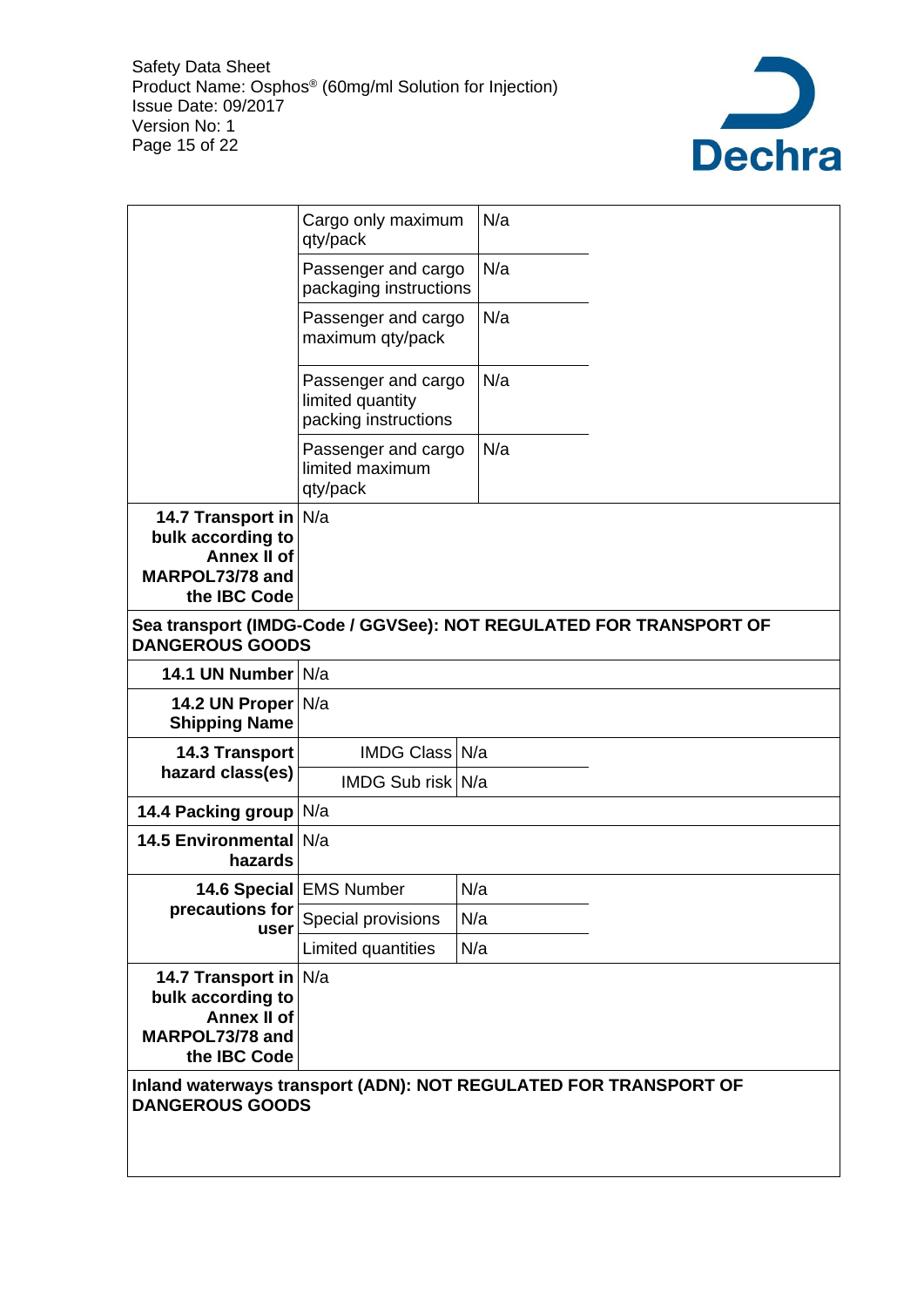

| 14.1 UN Number N/a                                                                                  |                                    |     |
|-----------------------------------------------------------------------------------------------------|------------------------------------|-----|
| 14.2 UN Proper   N/a<br><b>Shipping Name</b>                                                        |                                    |     |
| <b>14.3 Transport</b><br>hazard class(es)                                                           | N/a                                | N/a |
| 14.4 Packing group N/a                                                                              |                                    |     |
| 14.5 Environmental N/a<br>hazard                                                                    |                                    |     |
|                                                                                                     | 14.6 Special   Classification Code | N/a |
| precautions for user                                                                                | Special provisions                 | N/a |
|                                                                                                     | Limited quantity                   | N/a |
|                                                                                                     | Equipment required                 | N/a |
|                                                                                                     | Fire cones number                  | N/a |
| 14.7 Transport in N/a<br>bulk according to<br><b>Annex II of</b><br>MARPOL73/78 and<br>the IBC Code |                                    |     |

#### **SECTION 15: REGULATORY INFORMATION**

**15.1 Safety, health and environmental regulations / legislation specific for the substance or mixture**

#### **CLODRONIC ACID (DISODIUM CLODRONATE) (22560-50-5) IS FOUND ON THE FOLLOWING REGULATORY LISTS:**

European Union - European Inventory of Existing Commercial Chemical Substances (EINECS) (English)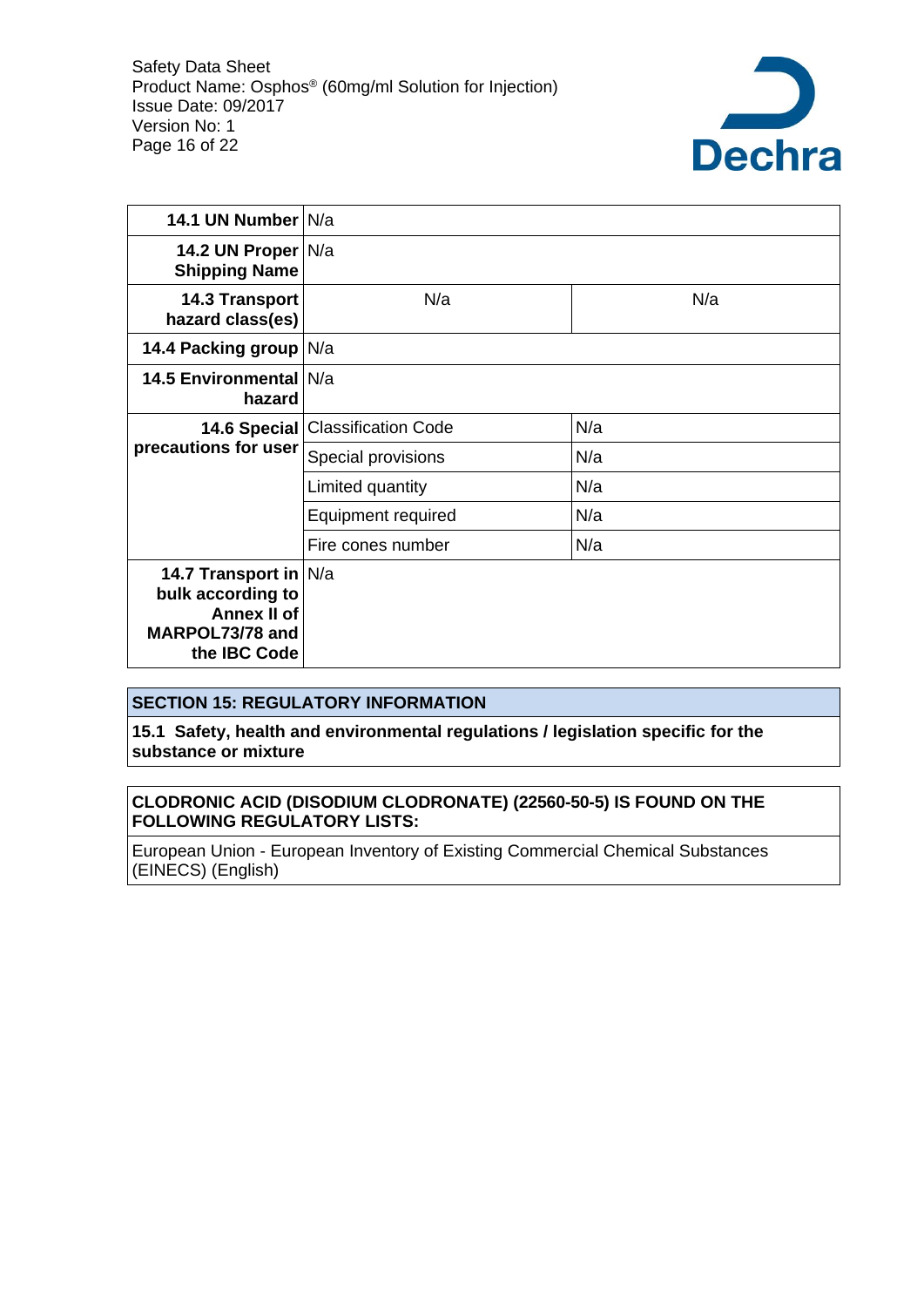

## **SODIUM HYDROXIDE (1310-73-2) IS FOUND ON THE FOLLOWING REGULATORY LISTS:**

- European Customs Inventory of Chemical Substances ECICS (English)
- European Union European Inventory of Existing Commercial Chemical Substances (EINECS) (English)
- European Union (EU) Annex I to Directive 67/548/EEC on Classification and Labelling of Dangerous Substances - updated by ATP: 31
- European Union (EU) Regulation (EC) No 1272/2008 on Classification, Labelling and Packaging of Substances and Mixtures - Annex VI
	- UK Workplace Exposure Limits (WELs)
	- US Alaska Limits for Air Contaminants
	- US California OEHHA/ARB Acute Reference Exposure Levels and Target Organs (RELs)
	- US California Permissible Exposure Limits for Chemical Contaminants
	- US Hawaii Air Contaminant Limits
	- US Idaho Limits for Air Contaminants
	- US Massachusetts Right To Know Listed Chemicals
	- US Michigan Exposure Limits for Air Contaminants
	- US Minnesota Permissible Exposure Limits (PELs)
	- US Oregon Permissible Exposure Limits (Z-1)
	- US Pennsylvania Hazardous Substance List
	- US Rhode Island Hazardous Substance List
	- US Tennessee Occupational Exposure Limits Limits For Air Contaminants
	- US Vermont Permissible Exposure Limits Table Z-1-A Final Rule Limits for Air Contaminants
	- US Vermont Permissible Exposure Limits Table Z-1-A Transitional Limits for Air **Contaminants**
	- US Washington Permissible exposure limits of air contaminants
	- US Washington Toxic air pollutants and their ASIL, SQER and de minimis emission values
	- US Wyoming Toxic and Hazardous Substances Table Z1 Limits for Air **Contaminants**
	- US ACGIH Threshold Limit Values (TLV)
	- US CWA (Clean Water Act) List of Hazardous Substances
	- US NIOSH Recommended Exposure Limits (RELs)
	- US OSHA Permissible Exposure Levels (PELs) Table Z1
	- US Toxic Substances Control Act (TSCA) Chemical Substance Inventory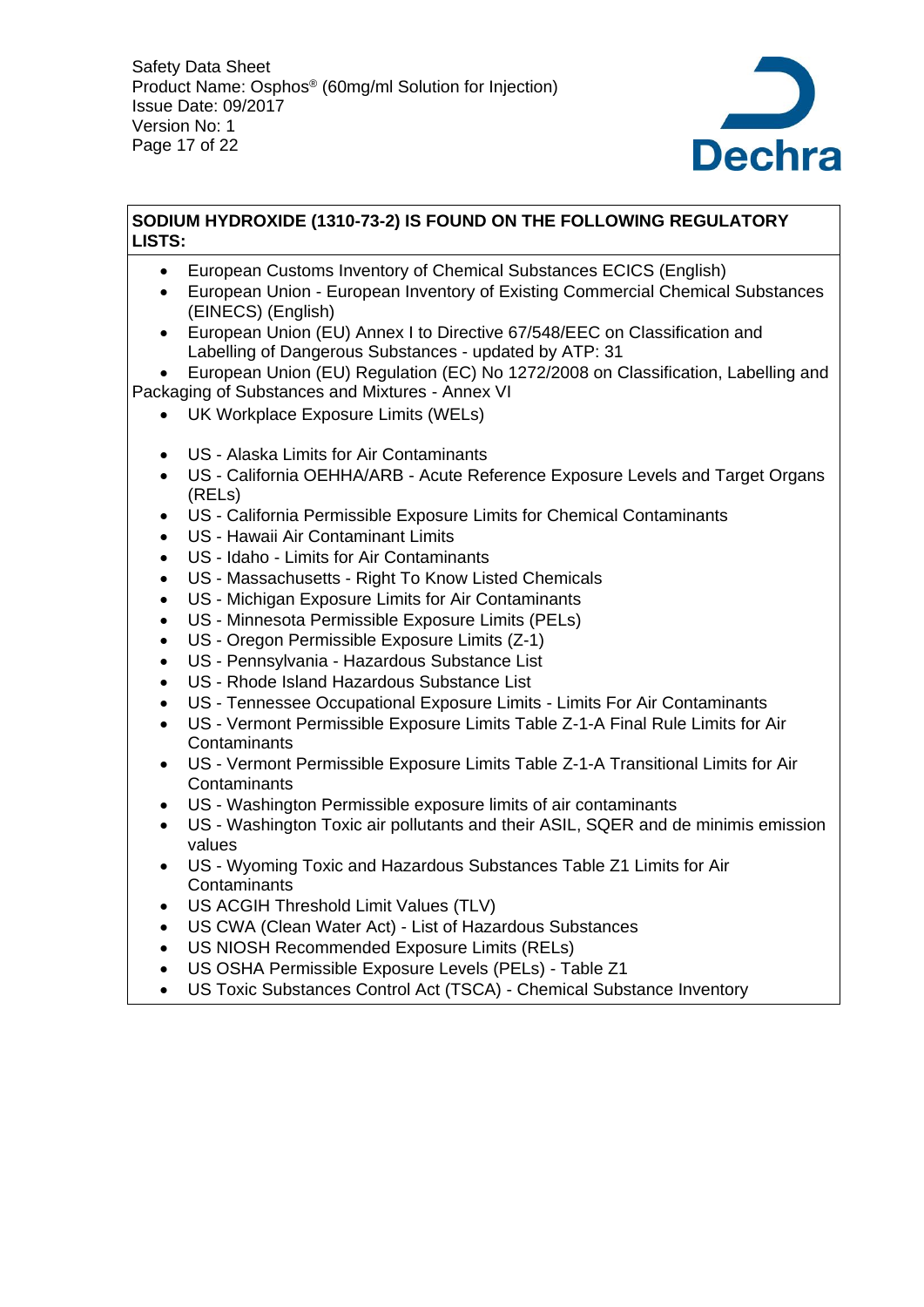

This safety data sheet is in compliance with the following EU legislation and its adaptations as far as applicable: 98/24/EC, 92/85/EC, 94/33/EC, 91/689/EEC, 1999/13/EC, Commission Regulation (EU) 2015/830, Regulation (EC) No 1272/2008 and their amendments.

#### **FEDERAL REGULATIONS:**

# **Superfund Amendments and Reauthorization Act of 1986 (SARA)**

| <b>Section 311/312 Hazard Categories</b> |     |  |
|------------------------------------------|-----|--|
| Immediate (acute) health hazard          | Yes |  |
| Delayed (chronic) health hazard          | Yes |  |
| Fire hazard                              | No  |  |
| Pressure hazard                          | No  |  |
| Reactivity hazard                        | No  |  |
|                                          |     |  |

**US. EPA Cercla Hazardous Substances and Reportable Quantities (40 CFR 302.4)**

| <b>Name</b>      | <b>Reportable Quantity in</b><br>Pounds (lb) | <b>Reportable Quantity in kg</b> |
|------------------|----------------------------------------------|----------------------------------|
| Sodium hydroxide | 1000                                         | 454                              |

**STATE REGULATIONS:**

# **US. CALIFORNIA PROPOSITION 65**

None reported

## **15.2 Chemical Safety Assessment**

## **ECHA SUMMARY**

| Ingredient                                 | <b>CAS number</b> | ∣Index Number | <b>ECHA Dossier</b> |
|--------------------------------------------|-------------------|---------------|---------------------|
| Clodronic acid<br>(Disodium<br>Clodronate) | 22560-50-5        | Not Available | Not Available       |

| <b>Harmonization</b><br>(C&L Inventory) | <b>Hazard Class and</b><br><b>Category Code(s)</b>                                       | <b>Pictograms Signal</b><br><b>Word Code(s)</b> | <b>Hazard Statement</b><br>Code(s) |
|-----------------------------------------|------------------------------------------------------------------------------------------|-------------------------------------------------|------------------------------------|
|                                         | STOT RE 2, Aquatic<br>Chronic 2                                                          | GHS09, GHS08,<br>Wng                            | H <sub>3</sub> 73                  |
| $\overline{2}$                          | STOT RE 2, Aquatic<br>Chronic 2                                                          | GHS09, GHS08,<br>Wng                            | H <sub>3</sub> 73                  |
|                                         | Acute Tox. 4, Repr. 2,<br><b>Aquatic Chronic 3</b>                                       | GHS07, GHS08,<br>Wng                            | H302, H332, H361                   |
| $\overline{2}$                          | Acute Tox. 4, Repr. 2,<br><b>Aquatic Chronic 3</b>                                       | GHS08, Wng                                      | H302, H332, H361                   |
| most severe classification              | Harmonization Code $1 =$ The most prevalent classification. Harmonization Code $2 =$ The |                                                 |                                    |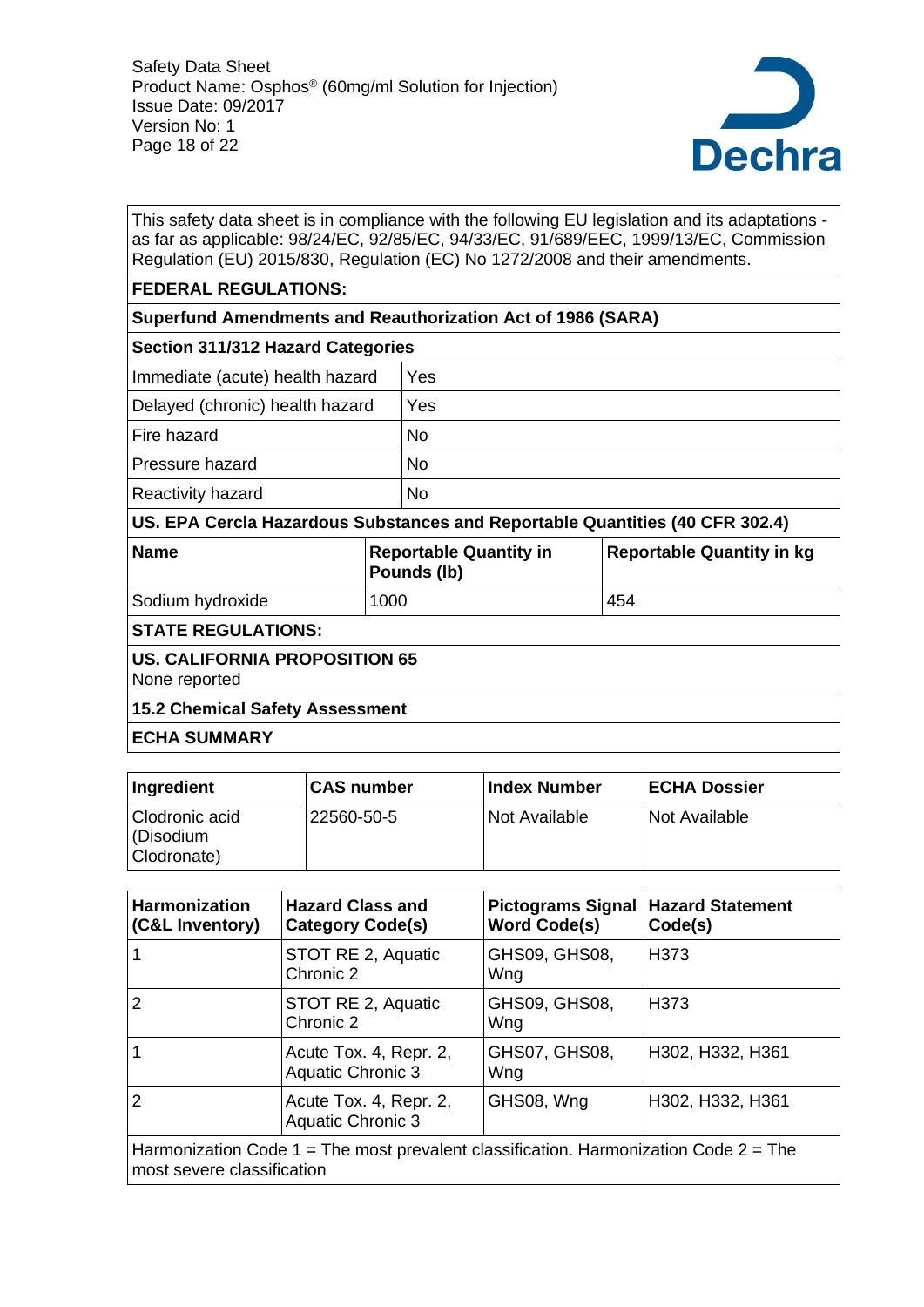

| Ingredient                   | <b>CAS Number</b> | ⊺Index Number         | <b>ECHA Dossier</b>                                    |
|------------------------------|-------------------|-----------------------|--------------------------------------------------------|
| Sodium Hydroxide   1310-73-2 |                   | $1011 - 002 - 00 - 6$ | 01-2119457892-27-<br> XXXX.01-2119982981-<br>$22-XXXX$ |

| <b>Harmonization</b><br>(C&L Inventory) | <b>Hazard Class and</b><br><b>Category Code(s)</b>                                                                                                                            | <b>Index Number</b>         | <b>ECHA Dossier</b>                            |
|-----------------------------------------|-------------------------------------------------------------------------------------------------------------------------------------------------------------------------------|-----------------------------|------------------------------------------------|
|                                         | Skin Corr. 1A                                                                                                                                                                 | GHS05, Dgr                  | H314                                           |
| $\overline{2}$                          | Skin Corr. 1A                                                                                                                                                                 | GHS05, Dgr                  | H314                                           |
|                                         | Skin Corr. 1A                                                                                                                                                                 | GHS05, Dgr                  | H314                                           |
| $\overline{2}$                          | Met. Corr. 1, Skin Corr.<br>1A, Eye Dam. 1, Acute<br>Tox. 4, Skin Corr. 1B,<br>STOT SE 3, Eye Irrit. 2,<br>Aquatic Chronic 3, STOT<br>SE 1, Skin Corr. 1C,<br>Aquatic Acute 3 | GHS05, Dgr, GHS06,<br>GHS08 | H290, H314, H312,<br>H318, H335, H370,<br>H302 |
|                                         | Skin Corr. 1A                                                                                                                                                                 | GHS05, Dgr                  | H314                                           |
| $\overline{2}$                          | Skin Corr. 1A                                                                                                                                                                 | GHS05, Dgr                  | H314, H302                                     |
|                                         | Harmonization Code $1 =$ The most prevalent classification. Harmonization Code $2 =$ The                                                                                      |                             |                                                |

most severe classification

| Ingredient   | <b>CAS Number</b> | <b>Index Number</b> | <b>ECHA Dossier</b> |
|--------------|-------------------|---------------------|---------------------|
| <b>Water</b> | 7732-18-5         | Not Available       | Not Available       |

| <b>Harmonization (C&amp;L</b><br>Inventory)                                                                            | <b>Hazard Class and</b><br><b>Category Code(s)</b>            | <b>Pictograms Signal</b><br><b>Word Code(s)</b> | <b>Hazard Statement</b><br>Code(s) |
|------------------------------------------------------------------------------------------------------------------------|---------------------------------------------------------------|-------------------------------------------------|------------------------------------|
|                                                                                                                        | <b>Not Classified</b>                                         | GHS06, GHS05, Dgr,<br>GHS02, Wng                | H301, H226, H314                   |
| $\overline{2}$                                                                                                         | Acute Tox. 3, Skin<br>Corr. 1A, Acute Tox.<br>2, Flam. Liq. 3 | GHS06, GHS05, Dgr,<br>GHS02, Wng                | H301, H226, H314                   |
| Harmonization Code $1 =$ The most prevalent classification. Harmonization Code $2 =$ The<br>most severe classification |                                                               |                                                 |                                    |

| <b>National Inventory</b> | <b>Status</b>                   |
|---------------------------|---------------------------------|
| Australia - AICS          | N (clodronic acid, sodium salt) |
| Canada - DSL              | N (clodronic acid, sodium salt) |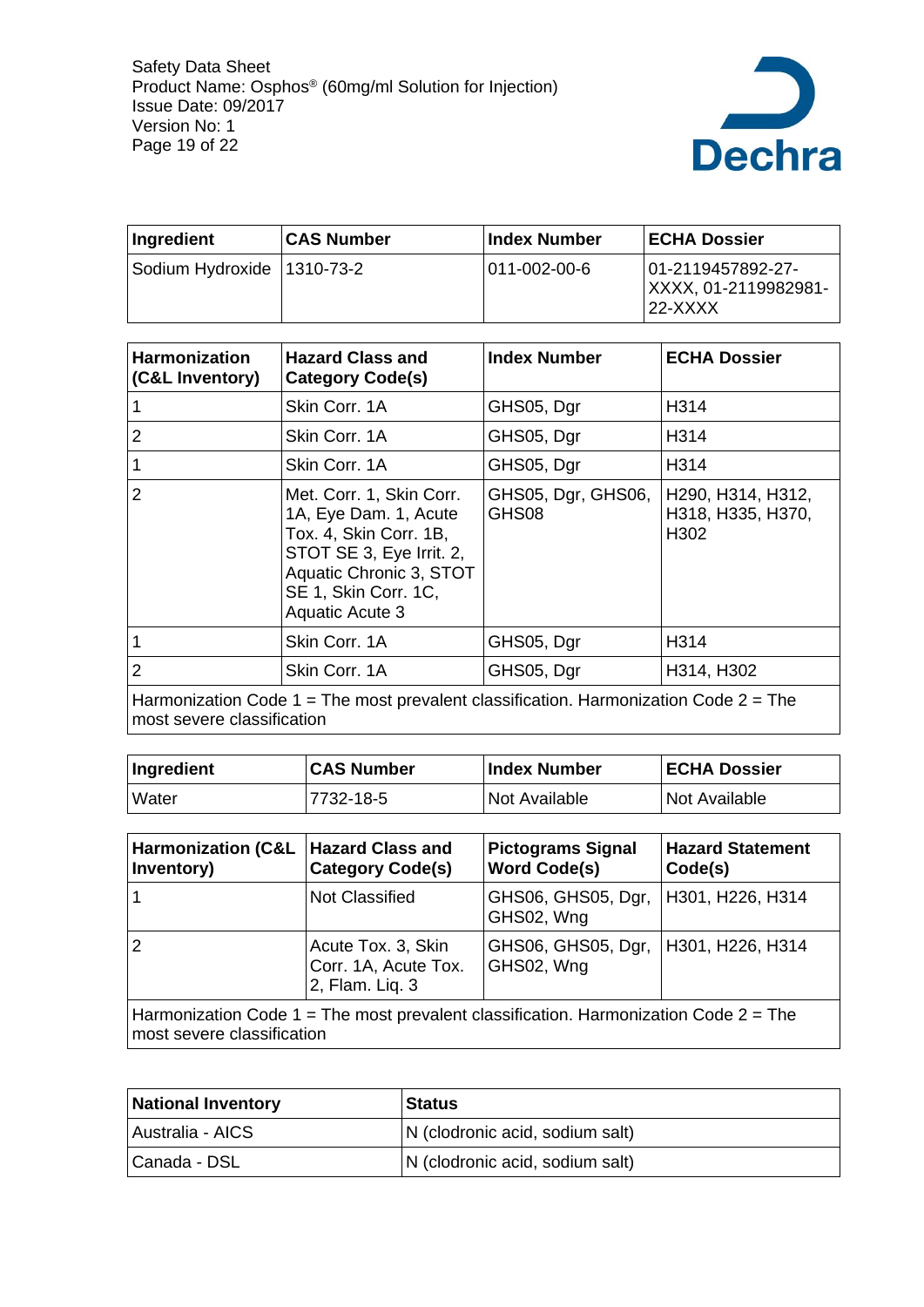

| Canada - NDSL                           | N (clodronic acid, sodium salt, water, sodium hydroxide)                                                                                                                                           |  |
|-----------------------------------------|----------------------------------------------------------------------------------------------------------------------------------------------------------------------------------------------------|--|
| China - IECSC                           | N (clodronic acid, sodium salt)                                                                                                                                                                    |  |
| Europe - EINEC / ELINCS /<br><b>NLP</b> | Υ                                                                                                                                                                                                  |  |
| Japan - ENCS                            | N (clodronic acid, sodium salt, water)                                                                                                                                                             |  |
| Korea - KECI                            | N (clodronic acid, sodium salt)                                                                                                                                                                    |  |
| New Zealand - NZIoC                     | N (clodronic acid, sodium salt)                                                                                                                                                                    |  |
| Philippines - PICCS                     | N (clodronic acid, sodium salt)                                                                                                                                                                    |  |
| USA - TSCA                              | N (clodronic acid, sodium salt)                                                                                                                                                                    |  |
| Legend:                                 | $Y = All$ ingredients are on the inventory<br>$N = Not$ determined or one or more ingredients are not<br>on the inventory and are not exempt from listing(see<br>specific ingredients in brackets) |  |

## **SECTION 16: OTHER INFORMATION**

The SDS is written in accordance to guidelines specified by REACH, GHS, OSHA and ECHA.

# **Full text Risk and Hazard codes:**

| H <sub>226</sub> | Flammable liquid and vapour                                       |  |
|------------------|-------------------------------------------------------------------|--|
| H <sub>290</sub> | May be corrosive to metals                                        |  |
| H301             | Toxic if swallowed                                                |  |
| H302             | Harmful if swallowed                                              |  |
| H312             | Harmful in contact with skin                                      |  |
| H314             | Causes severe skin burns and eye damage                           |  |
| H318             | Causes serious eye damage                                         |  |
| H332             | Harmful if inhaled                                                |  |
| H335             | May cause respiratory irritation                                  |  |
| H370             | Causes damage to organs                                           |  |
| H373             | May cause damage to organs through prolonged or repeated exposure |  |
| H413             | May cause long lasting harmful effects to aquatic life            |  |
|                  |                                                                   |  |
| <b>R35</b>       | Causes severe burns                                               |  |
| <b>R53</b>       | May cause long-term adverse effects in the aquatic environment    |  |
|                  |                                                                   |  |
|                  |                                                                   |  |
|                  |                                                                   |  |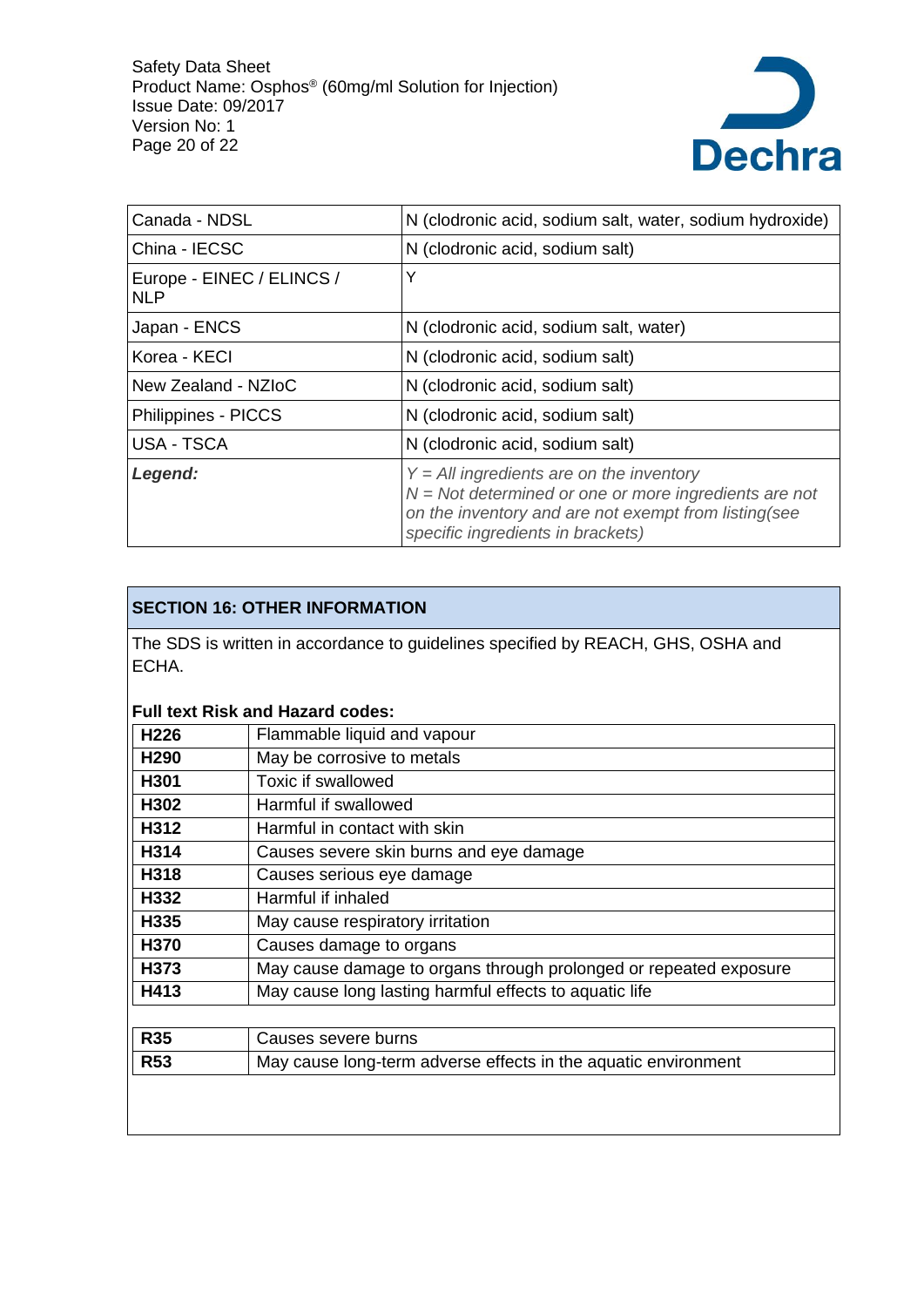

| <b>Name</b>                          |                                                                                     |                               | <b>CAS Number</b>      |  |  |
|--------------------------------------|-------------------------------------------------------------------------------------|-------------------------------|------------------------|--|--|
| Clodronic acid (Disodium Clodronate) |                                                                                     |                               | 22560-50-5, 88416-50-6 |  |  |
|                                      | Sodium Hydroxide                                                                    |                               | 1310-73-2, 12200-64-5  |  |  |
|                                      | Relevant risk statements are found in section 2.1                                   |                               |                        |  |  |
|                                      | Indication(s) of danger                                                             | .Xn                           |                        |  |  |
|                                      |                                                                                     |                               |                        |  |  |
|                                      |                                                                                     |                               |                        |  |  |
| S <sub>02</sub>                      |                                                                                     | Keep out of reach of children |                        |  |  |
| S <sub>23</sub>                      | Do not breate gas/fumes/vapour/spray                                                |                               |                        |  |  |
| S35                                  | This material and its container must be disposed of in a safe way                   |                               |                        |  |  |
| S36                                  | Wear suitable protective clothing                                                   |                               |                        |  |  |
| S37                                  | Wear suitable gloves                                                                |                               |                        |  |  |
| S40                                  | To clean the floor and all objects contaminated by this material, use water and     |                               |                        |  |  |
|                                      | detergent                                                                           |                               |                        |  |  |
| S46                                  | If swallowed, seek medical advice immediately and show this container or label      |                               |                        |  |  |
| S53                                  | Avoid exposure – obtain special instructions before use                             |                               |                        |  |  |
| S <sub>56</sub>                      | Dispose of this material and its container at hazardous or special waste collection |                               |                        |  |  |
|                                      | point                                                                               |                               |                        |  |  |
|                                      |                                                                                     |                               |                        |  |  |

EN 166 Personal eye-protection

EN 340 Protective clothing

EN 374 Protective gloves against chemicals and micro-organisms

EN 13832 Footwear protecting against chemicals

EN 133 Respiratory protective devices

## **NFPA 704 diamond (US):**



 $\mathsf{r}$ 

Blue = Health, Red = Fire, Yellow = Reactivity, White = Special (Oxidizer or water reactive substances)